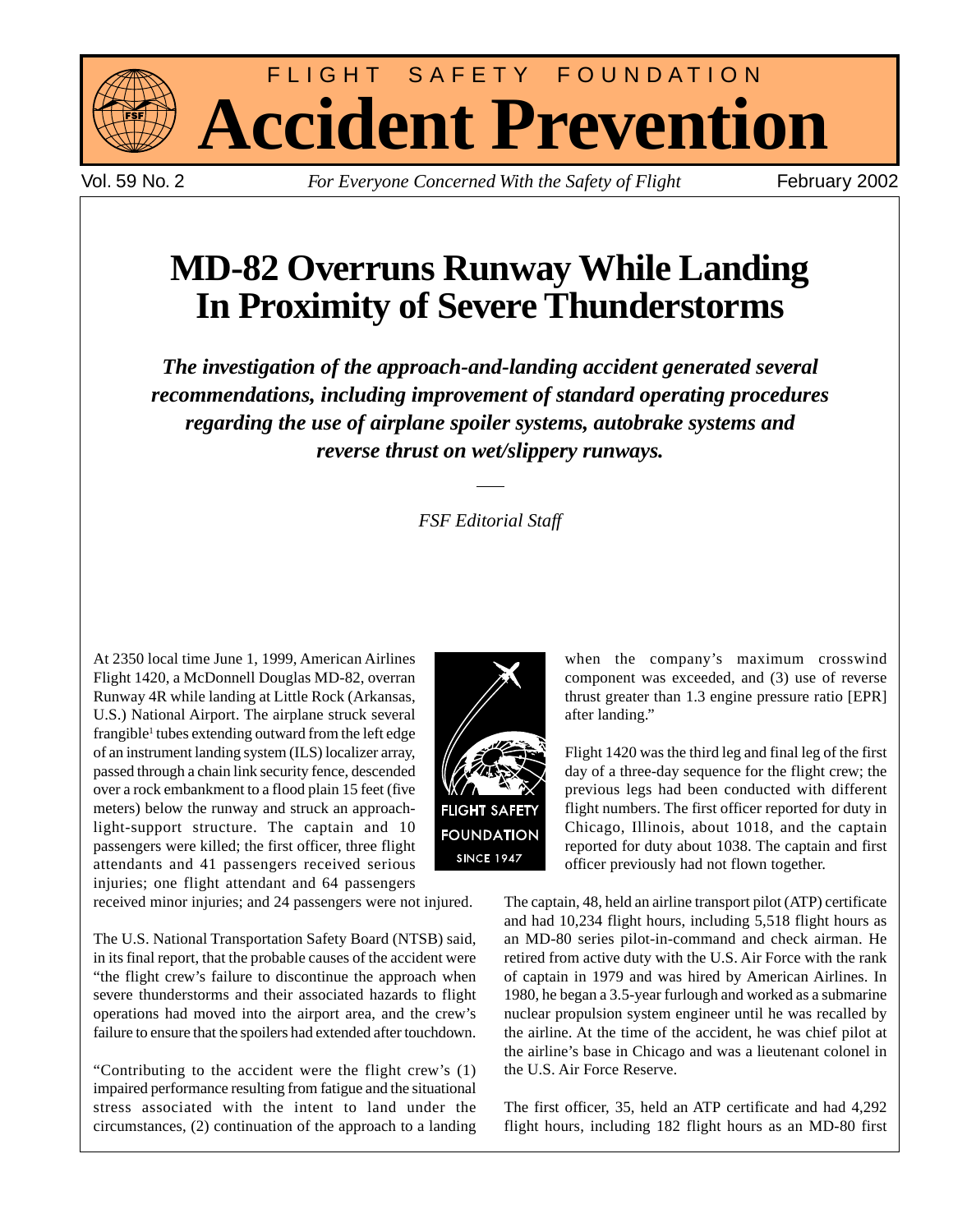

## **McDonnell Douglas MD-82**

The MD-80 series jet transports are derivatives of the Douglas DC-9, which first flew in 1965. Douglas Aircraft Co. and McDonnell Co. merged in 1967 to form McDonnell Douglas Corp. The MD-80, originally called the Super 80, has longer wings, a longer fuselage and more fuel capacity than the DC-9, and an integrated digital flight control system.

The prototype flew in 1979, and the airplane entered production in 1980 as the MD-81, with Pratt & Whitney JT8D-209 turbofan engines, each rated at 18,500 pounds static thrust (82 kilonewtons). Production of the MD-82 began in 1981. The airplane was designed for operation at high-density-altitude airports and has JT8D-217 engines, each rated at 20,000 pounds static thrust (89 kilonewtons). Production of a second version of the MD-82 began in 1982. The airplane has JT8D-217A engines, which have the same power rating as the JT9D-217, and a higher maximum takeoff weight — 149,500 pounds (67,813 kilograms) vs. 147,000 pounds (66,679 kilograms). Both versions have a maximum landing weight of 130,000 pounds (58,968 pounds).

The MD-82 has a two-pilot flight deck and can accommodate up to 172 passengers. Maximum cruise speed is 0.8 Mach. Normal cruise speed is 0.76 Mach. Maximum range with 155 passengers is 2,049 nautical miles (3,795 kilometers).♦

Source: Jane's All the World's Aircraft

officer. He held type ratings in the Boeing 737 and Learjet. He received primary flight training in the U.S. Navy in 1988 but was discharged honorably in 1991 because of a reduction in force. He flew as a corporate pilot and flight instructor before being hired by American Airlines in January 1999.

The crew departed from Chicago at 1143 and arrived in Salt Lake City, Utah, at 1458 (1358 local time). They departed from Salt Lake City at 1647 and arrived at the Dallas–Fort Worth (Texas) International Airport at 2010. The flight was 39 minutes late because the crew had to hold until weather conditions improved sufficiently to land at the airport.

For the leg from Dallas to Little Rock, the flight crew was scheduled to fly a different airplane from the airplane they flew on the first two legs. Flight 1420 originally was scheduled to depart from Dallas at 2028 and arrive in Little Rock at 2141. While waiting for their airplane to arrive, the crew received an American Airlines advisory about a widely scattered area of thunderstorms along the route from Dallas to Little Rock and two U.S. National Weather Service (NWS) advisories about an area of severe thunderstorms along the route.

"The airplane originally intended to be used for the flight was delayed in its arrival to Dallas–Fort Worth because of the adverse weather in the area," the report said. "After 2100, the first officer notified gate agents that Flight 1420 would need to depart by 2316 because of American's company duty-time limitation [14 hours]. The first officer then telephoned the flight dispatcher to suggest that he get another airplane for the flight or cancel it."

Another airplane was dispatched for the flight, and the crew departed at 2240. The captain was the pilot flying (PF).

At 2254, the crew received an aircraft communication addressing and reporting system (ACARS) message from the flight dispatcher indicating that weather conditions at Little Rock might be a factor during the arrival. The message said the following:

Right now on radar there is a large slot to Little Rock. Thunderstorms are on the left and right, and Little Rock is in the clear. Sort of like a bowling alley approach. Thunderstorms are moving east-northeastward toward Little Rock, and they may be a factor for our arrival. I suggest expediting our arrival in order to beat the thunderstorms to Little Rock if possible.

"The flight crew acknowledged this message," the report said. "The first officer indicated, in a postaccident interview, that 'there was no discussion of delaying or diverting the landing' because of the weather."

The flight dispatcher told investigators that the message was based on observation of a high-resolution radar mosaic and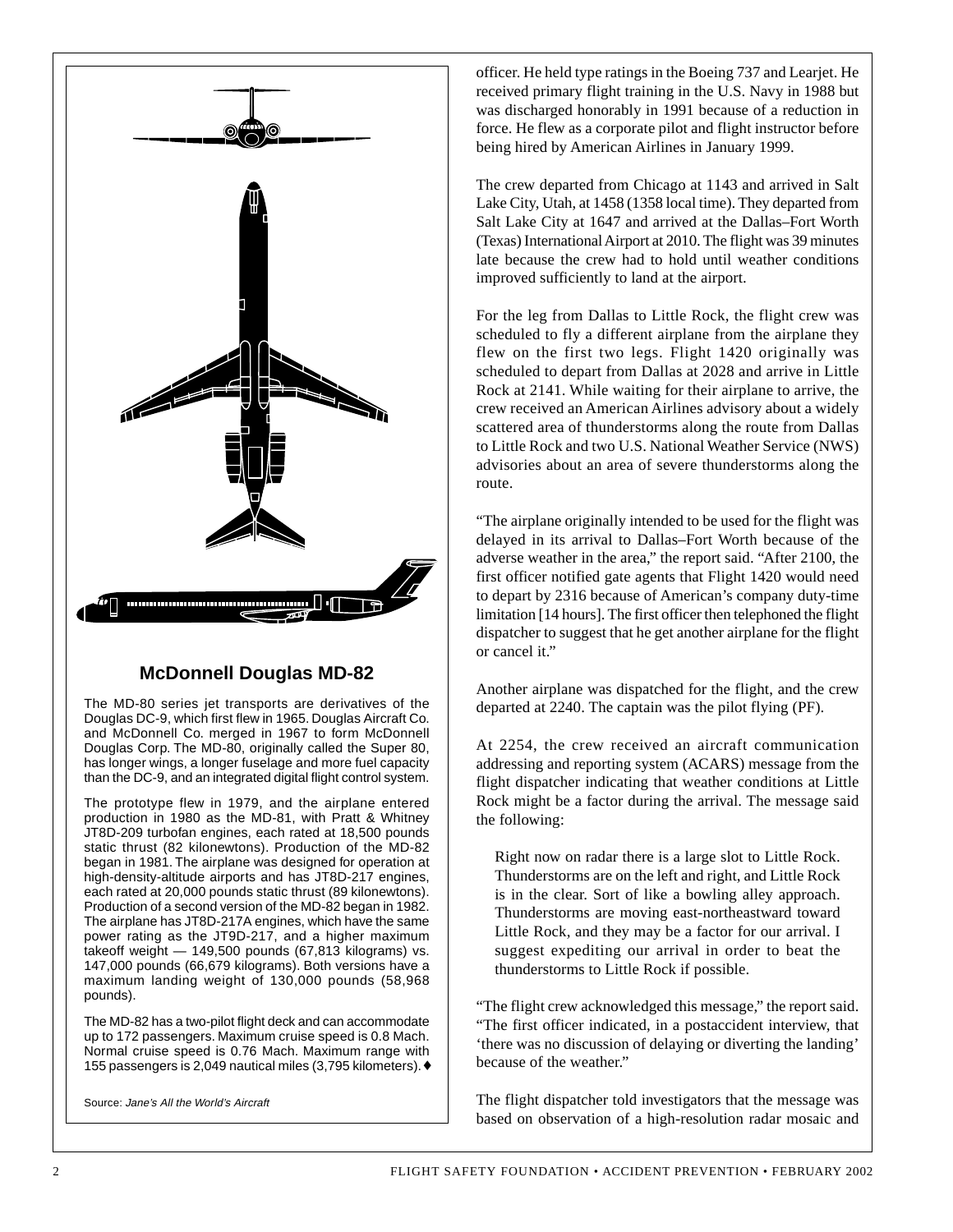that the radar data were five minutes to 15 minutes old. The dispatcher said that he did not have access to real-time doppler weather surveillance radar (WSR-88D) data or terminal doppler weather radar (TDWR) data.

At 2304, a Fort Worth Center controller broadcast a convective SIGMET (significant meteorological information) about a line of severe thunderstorms moving southeast through Arkansas with hail up to two inches (five centimeters) in diameter and possible wind gusts to 70 knots.

Cockpit voice recorder (CVR) data (see appendix, page 12) showed that at 2325:47, the captain said, "We got to get over there quick."

The first officer said, "I don't like that … that's lightning."

"Sure is," the captain said. "That's about as far as we can go. … This is the bowling alley right here. … In fact, those are the city lights straight out there."

The captain then made a public-address system announcement. "We're now just 80 miles from the airport, and we have started our descent toward it," he said. "Quite a light show off the left-hand side of the aircraft. We'll be passing that on our way toward Little Rock, and we should be landing here … in about 20 minutes. I'm going to have to slightly over-fly the airport in order to turn back around to land."

At 2327:15, the Fort Worth Center controller told the crew to descend to 10,000 feet and to change radio frequencies to Memphis Center. The Memphis Center controller provided an altimeter setting to the crew.

"The controllers at this center did not have access to real-time weather radar data, and no internal meteorological support was available to them because the center weather service unit (CWSU) had closed," the report said. "The CWSU at the Memphis center was not staffed for 24-hour operation and had closed on the night of the accident about 2130, even though severe weather was predicted to affect the center's airspace. The CWSU meteorologists have access to WSR-88D weather products and, thus, could have provided the center controller with … information regarding the line of thunderstorms moving into the area."

At 2328:06, the first officer told the captain that the "Descent" checklist was complete. The captain said, "OK. … We got to get there quick." He then told the flight attendants that "it's going to get a little bumpy" and to complete their passenger services "real quick."

The pilots then began conducting the "Approach" checklist. They computed a landing reference speed  $(V_{REF})$  of 130 knots. The first officer said, "Manual brakes?"

The captain said, "Manual's fine."

At 2333:49, the Memphis Center controller told the crew to change radio frequencies to Little Rock Approach Control. The first officer told the approach controller that the airplane was descending through 11,300 feet to 10,000 feet.

The approach controller told the crew that a thunderstorm northwest of the airport was moving through the area and that the surface wind was from 280 degrees at 28 knots, gusting to 44 knots. He told the crew to expect an ILS approach to Runway 22L. (At the time, the ILS equipment for Runway 4R and Runway 22L was in service; the ILS equipment for Runway 4L and Runway 22R was being upgraded and was not in service.)

"The first officer indicated in a postaccident interview that, during the descent into the terminal area, the weather appeared to be about 15 miles [28 kilometers] away from the airport and that he and the captain thought that there was 'some time' to make the approach," the report said.

The pilots discussed the airline's crosswind limitations for landing. The captain said that a 30-knot crosswind component was the maximum for landing on a dry runway and that a 20 knot crosswind component was the maximum for landing on a wet runway. The report said that these values were correct for landing with an RVR of 4,000 feet (1,120 meters) or more. The airplane flight manual also specified the following maximum crosswind components: 15 knots when RVR is less than 4,000 feet but more than 1,800 feet (549 meters); and 10 knots when RVR is 1,800 feet or less. The airplane operating manual said that the maximum tail wind component for landing was 10 knots.

The approach controller, who also was conducting local-control services at the airport, told the crew to descend to 3,000 feet and asked them what they observed on their weather-radar display.

"Your equipment is a lot better than what I have," the controller said. "How's the final for [runway] two two left looking?"

The first officer said, "We can see the airport from here. We can barely make it out, but we should be able to make two two. That storm is moving this way like your radar says it is, but [the storm is] a little bit farther off than you thought."

At this time, the airplane was about nine nautical miles (17 kilometers) south of the airport (see Figure 1, page 4), and heavy rain had begun to fall at the airport. Heavy rain is defined by NWS as 0.03 inch (0.08 centimeter) of rain within six minutes.

"The radar used in ATC [air traffic control] facilities was designed to depict air traffic; it was not designed to show weather," the report said. "If near-real-time color weather had been available at ATC facilities, the Little Rock controller would likely have been able to relay to the Flight 1420 crew that a thunderstorm with extreme reflectivities [was moving toward the] airport."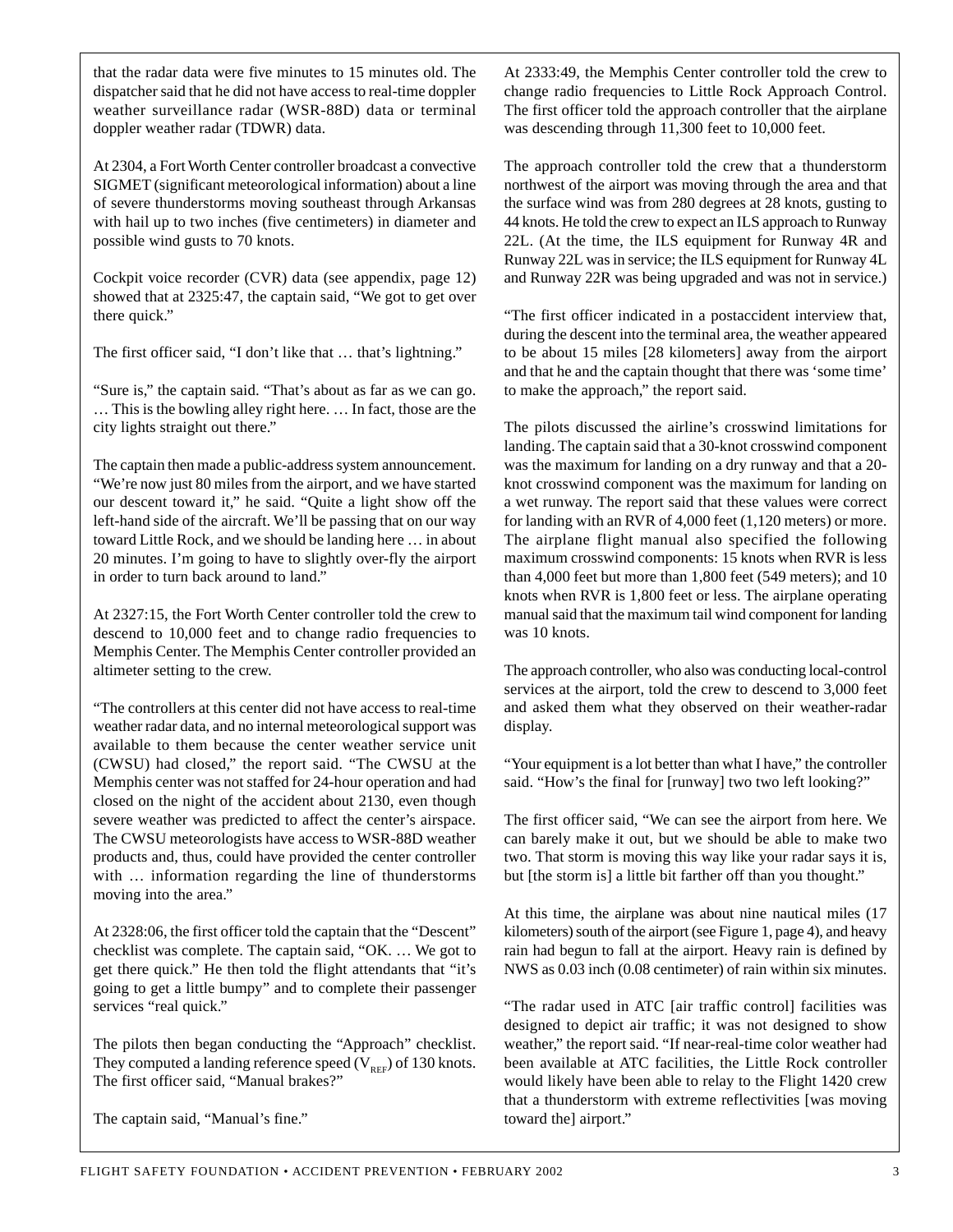



At 2339:23, the controller asked the crew if they wanted to conduct a visual approach to the airport. The first officer said, "At this point, we can't really make it out. We're going to have to stay with you as long as possible."

At 2339:32, the controller said that the surface winds had "kicked around a little bit" and were from 330 degrees at 11

knots. The controller also told the crew that the airport's lowlevel wind shear alert system (LLWAS) had generated a wind shear alert. The controller provided wind directions and wind velocities at three LLWAS wind sensors.

The captain told the first officer that they would have a tail wind if they landed on Runway 22L and a head wind if they landed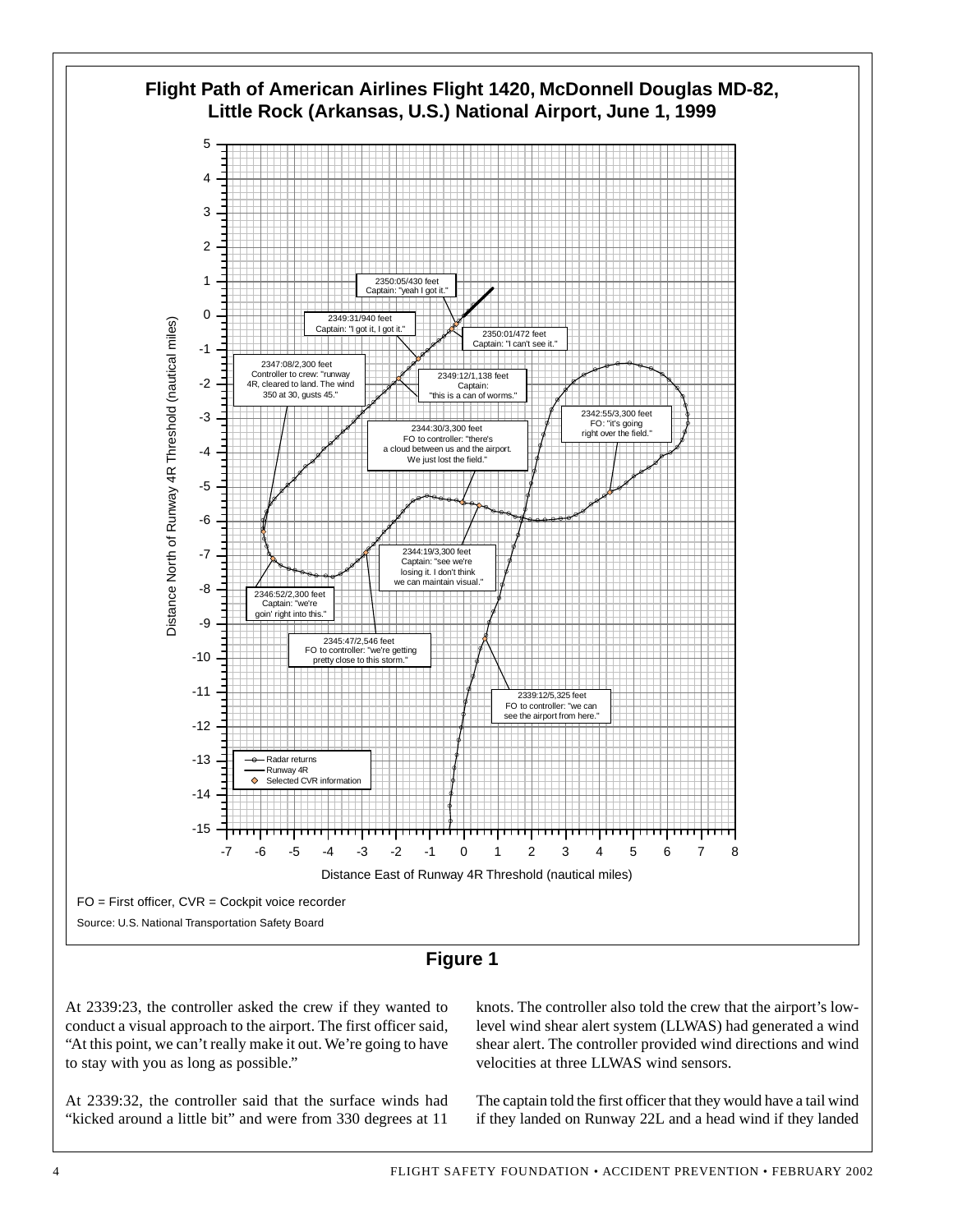on Runway 4R. The first officer asked the controller if Runway 4R was available for landing, and the controller said yes.

"We're going to want the head wind, of course, runway four," the first officer said.

The controller told the crew to turn right to a heading of 250 degrees for radar vectors to the ILS Runway 4R final approach course.

At the time, the airplane was on a north-northeasterly heading. "OK, a right turn to two five zero," the first officer said. "The long way around?"

"Yes, sir," the controller said. "You're a little close to the airport."

When the captain began the right turn, the airplane was approximately four nautical miles (seven kilometers) southeast of the runway.

The first officer conducted an abbreviated briefing for the ILS Runway 4R approach; the briefing included the localizer frequency, final approach course, minimum safe altitude, missed approach procedure and the decision altitude. The report said that the pilots did not discuss the missed approach procedure, which included a right turn that would take the airplane away from the weather.

The controller told the crew to maintain 3,300 feet, which was the minimum safe altitude for the approach. The airplane was about halfway through the turn when the captain asked the first officer if he had the airport in sight.

"Yeah, there it is," the first officer said. "I got the airport."

At 2342:27, the controller said, "It appears we have [the] second part of this storm moving through." The controller said that the wind was from 340 degrees at 16 knots, gusting to 34 knots. The report said that the pilots did not discuss this wind report or subsequent wind reports issued by the controller.

The first officer asked the captain if he wanted to accept a "short approach" and "to keep it in tight."

The captain said, "Yeah, if you see the runway, because I don't quite see it."

"It's right here, see it?" the first officer said.

"You just point me in the right direction, and I'll start slowing down here," the captain said. "Give me flaps eleven."

The first officer began a radio transmission but then told the captain, "It's going right over the field."

"American fourteen twenty, did you call me?" the controller said.

"Well, we got the airport," the first officer said. "We're going between clouds. I think it's right off my three o'clock [position] low, about four miles."

The controller confirmed that the airport was at the location described by the first officer and asked whether the crew wanted to conduct a visual approach or "go out" for the ILS approach. The first officer accepted the visual approach. The controller cleared the crew for a visual approach and said, "If you lose it [or] need some help, let me know, please."

The first officer attempted to point out the airport to the captain, but the captain did not have the airport in sight.

"You're on a dogleg," the first officer said. "There's the airport. … Right there. You're downwind. See, it's right there."

"I still don't see it," the captain said. "Well, just vector me."

At 2343:59, the controller cleared the crew to land and said that the wind was from 330 degrees at 21 knots.

The captain observed red lights on the ground and asked the first officer about the lights. The first officer said that the airport had three runways.

"Yeah, I know," the captain said. "See, we're losing it. I don't think we can maintain visual."

The first officer told the controller that the crew did not have visual contact with the airport. The controller told the crew to fly a heading of 220 degrees for radar vectors for the ILS approach and to descend to 2,300 feet.

The first officer said, "We had it."

"I never saw the runway," the captain said. "I hate droning around visual at night in weather without having some clue where I am."

At 2345:29, the first officer said, "We're going right into this crap." He then told the controller, "We're getting pretty close to this storm. We'll keep it tight if we have to."

The controller told the crew to turn right to a heading of 270 degrees. "When you join the final, you're going to be … just outside the marker, if that's going to be OK for you."

The captain said, "That's great."

The first officer told the controller, "That's great with us."

The report said that the pilots' acceptance of a turn onto the final approach course close to the outer marker "increased the crew's already high workload by compressing the amount of time that was available to accomplish required tasks."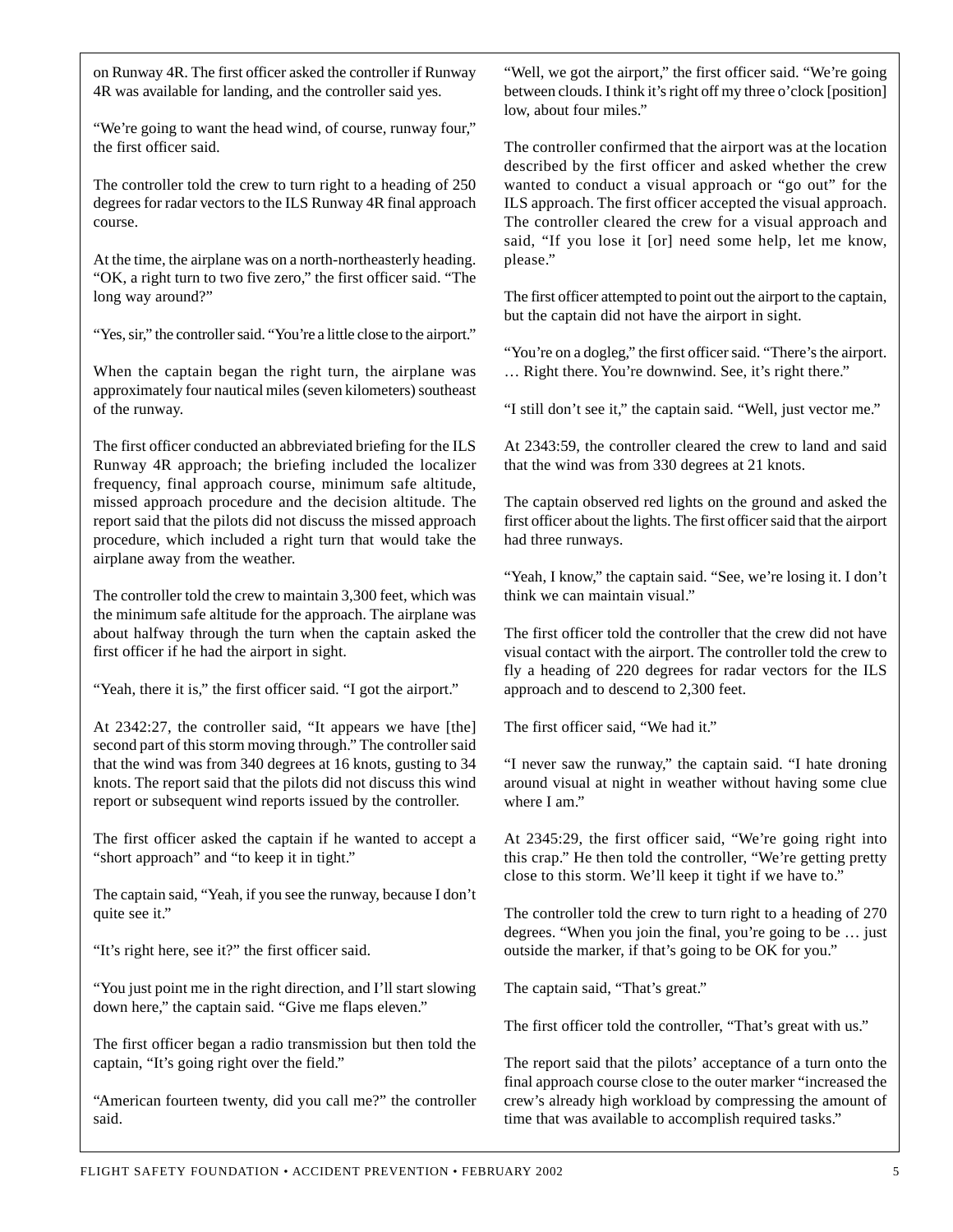At 2346:25, the controller told the crew to turn right to a heading of 300 degrees. After the first officer acknowledged the instruction, the controller said that the airplane was three miles [six kilometers] from the outer marker, told the crew to turn right to a heading of 020 degrees and cleared the crew for the ILS approach.

The captain said, "Aw, we're going right into this."

The controller told the crew that the airport had heavy rain and that the current automatic terminal information service (ATIS) information was not correct. "I don't have new weather for you, but the visibility is less than a mile. Runway four right RVR [runway visual range] is three thousand." The controller cleared the crew to land and said that the wind was from 350 degrees at 30 knots, gusting to 45 knots.

The report said that pertinent weather information recorded by the airport's automated surface observing system (ASOS) was not available to the flight crew around this time because the system is designed to issue no reports between 47:20 and 53:20 after the hour. During this time — called the lockout period — weather observers prepare and transmit meteorological aerodrome reports (METARs).

"If the lockout had not been in place, the system would have issued a special observation when the reduced visibility, heavy rain and strong gusting winds associated with the thunderstorm were detected," the report said.

During the lockout period, a special observation generated by the ASOS at 2347:22 was canceled.

"The canceled observation would have likely indicated that the thunderstorm was at the airport and provided the flight crew with critical situational awareness information about the intensity of the storm," the report said. "The information … would have provided the flight crew with another indication that it was unsafe to land."

The report said that, based on the surface-wind information and RVR information provided by the controller, the pilots might have believed that they could land before the thunderstorm arrived over the airport.

"Other flight crews might continue an approach to a runway under the same circumstances," the report said. "On the other hand, ... the approaching storm and the reports of heavy rain, [decreasing] visibility and increasing crosswinds (from 10 [knots] to 30 knots with gusts to 45 knots) would be sufficient for some flight crews to hold until the storm passed or proceed to an alternate airport."

The report said that the wind conditions reported by the controller (350 degrees at 30 knots, gusting to 45 knots) would result in crosswind components for Runway 4R of 23 knots for the steady-state wind and 34 knots for the gusting wind. The first officer, however, read back the wind conditions as "zero three zero [degrees] at four five [knots]," which would result in a crosswind component less than 10 knots. The controller did not correct the first officer's readback.

At about this time, the airplane intercepted the localizer. The captain said, "Can we land? … Three thousand RVR. We can't land on that. … What do we need?"

The first officer said "2,400 [feet] RVR," which was the lowest RVR authorized for the ILS approach.

The captain told the first officer to extend the landing gear and activate the landing lights. The report said that none of the other "Before Landing" checklist items were conducted. The checklist items included the autospoilers, autobrakes, flaps and slats.

At 2347:53, the controller issued another wind shear alert and provided data on wind directions and velocities recorded by the LLWAS sensors. The centerfield wind sensor, which is used by controllers to provide real-time wind data to pilots, recorded wind from 350 degrees at 32 knots, gusting to 45 knots.

The captain said, "Add twenty. … Add twenty knots." The report said that this meant the captain wanted the first officer to add 20 knots to the approach speed. At this time, the airplane was at the leading edge of the line of thunderstorms.

At 2348:12, the controller told the crew that RVR had decreased to 1,600 feet.

The captain said that the airplane was "established on the final."

The first officer told the controller, "We're established inbound."

The report said, "If the weather is reported to be below published minimums, American Airlines and [U.S.] Federal Aviation Regulations [FARs] ([Part] 121.651) allow airplanes that are established on the final approach segment to continue the approach."

The first officer told investigators that the report of 1,600 feet RVR "did not concur" with what he and the captain were seeing.

At 2348:26, the controller again cleared the crew to land and said that the wind was from 340 degrees at 31 knots.

At 2348:50, the first officer called out "thousand feet" and said, "Want forty flaps?"

"Oh, yeah," the captain said. "Thought I called it."

The first officer said, "Forty, forty, land." This indicated that the flaps were selected to position 40, the flap-position indicator indicated 40 and the "SLAT/LAND" light was illuminated.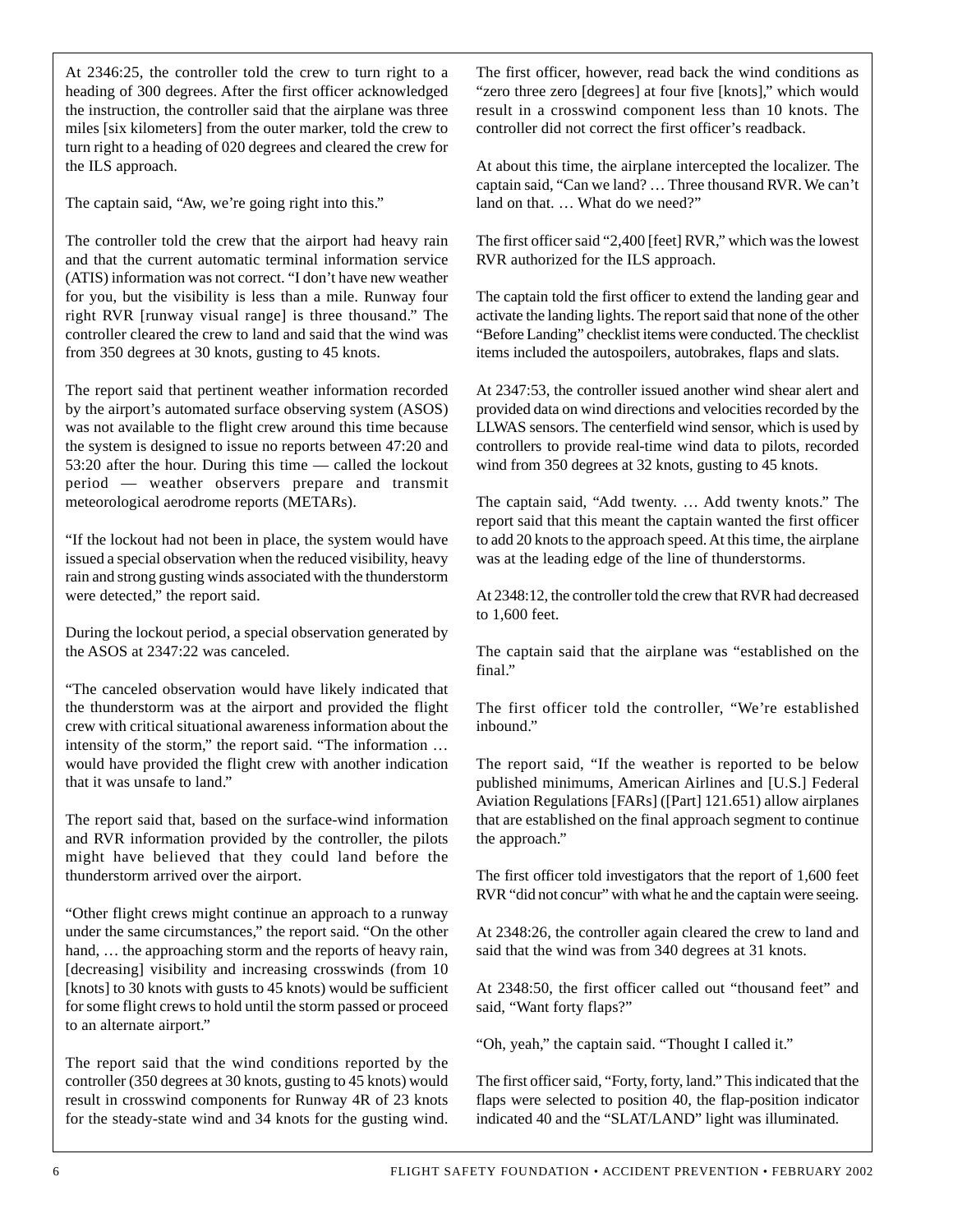At 2349:10, the controller said that the winds were from 330 degrees at 28 knots. About two seconds later, the captain said, "This is a can of worms."

The report said that flight data recorder (FDR) data indicated that the airplane was at about 1,140 feet (880 feet above field level [AFL]) at this time and that the captain was "making active control inputs to keep the airplane on the localizer and glideslope."

The first officer told investigators that he had the runway in sight throughout the approach. He attempted to help the captain obtain visual contact with the runway.

"There's the runway off to your right," the first officer said. "Got it?" The captain said no. The first officer said, "I got the right runway in sight. You're right on course. Stay where you're at."

About one second later, the captain said, "I got it. I got it." The report said that this indicated that the captain had the runway in sight. At this time, the airplane was at about 940 feet (680 feet AFL).

At 2349:32, the controller said that the wind was from 330 degrees at 25 knots. Four seconds later, the controller said that the wind was from 320 degrees at 23 knots.

The report said that the airplane's average airspeed on final approach was 156 knots — about 26 knots faster than  $V_{\text{RFE}}$  and "jumped erratically within a band of [plus/minus] five knots, which was consistent with the gusty and turbulent winds on approach."

At 2349:46, the first officer said, "Five hundred feet." Four seconds later, he said, "We're way off."

The first officer told investigators that the approach was stabilized until the airplane began drifting right about 400 feet AFL. He said that the instruments indicated that the airplane was one dot right of the localizer course and that he observed the runway edge lights drifting left.

"The first officer also stated that he said 'go around' … but not in a very strong voice," the report said. "The first officer indicated that he had looked at the captain to see if he had heard him, but the captain was intent on flying and was doing 'a good job.'"

The airplane operating manual said that "before descending below the specified minimum stabilized approach altitude [500 feet AFL when operating under visual flight rules (VFR) or 1,000 feet AFL when operating under instrument flight rules (IFR)], the airplane should be:

- "In the final landing configuration (gear down and final flaps);
- "On approach speed;

• "On the proper flight path and at the proper sink rate;

• "And at a stabilized thrust."

The airplane operating manual also required either flight crewmember to call out any observed localizer deviation greater than 1/3 dot and any glideslope deviation greater than 1/2 dot.

The report said, "FDR data indicated that the localizer and glideslope were both displaced in excess of these values, but the CVR contained no callout from either the captain or the first officer regarding the fact that the airplane was high on the glideslope and was to the right of the localizer."

As the airplane descended through decision height (460 feet), the glideslope deviation was between one dot and 1 1/2 dots and increasing, the report said.

At 2350:01, the captain said, "I can't see it." At the time, the airplane was between five feet and 20 feet above decision height.

The first officer said, "Got it?"

"Yeah, I got it," the captain said.

The first officer called "hundred" at 2350:11 and "fifty" at 2350:13.7; after both calls, the ground-proximity warning system (GPWS) announced "sink rate," indicating that the rate of descent exceeded a predetermined threshold. [The report did not include information on the GPWS sink-rate threshold or the airplane's descent rate.] The first officer continued calling out radio altitude in 10-foot increments. At 2350:20, the CVR recorded two thuds. The report said that the first thud was the sound of the main-landing gear touching down on the runway; the second thud was the sound of the nosegear touching down.

"We're down," the first officer said. Two seconds later, he said, "We're sliding."

The airplane weighed about 127,749 pounds (57,947 kilograms); maximum landing weight is 130,000 pounds (58,968 kilograms). At this weight, the demonstrated landing distance was 2,830 feet (863 meters). The report said that, under the existing conditions, FARs Part 121 required a minimum usable runway length of 5,425 feet (1,655 meters). Runway 4R was 7,200 feet (2,196 meters) long.

The airplane touched down about 2,000 feet (610 meters) from the runway threshold with a right drift angle of five degrees. The airplane's groundspeed was 160 knots.

The report said, "The NWS [ASOS] weather data indicated that surface winds from 290 degrees at 16 knots, gusting to 22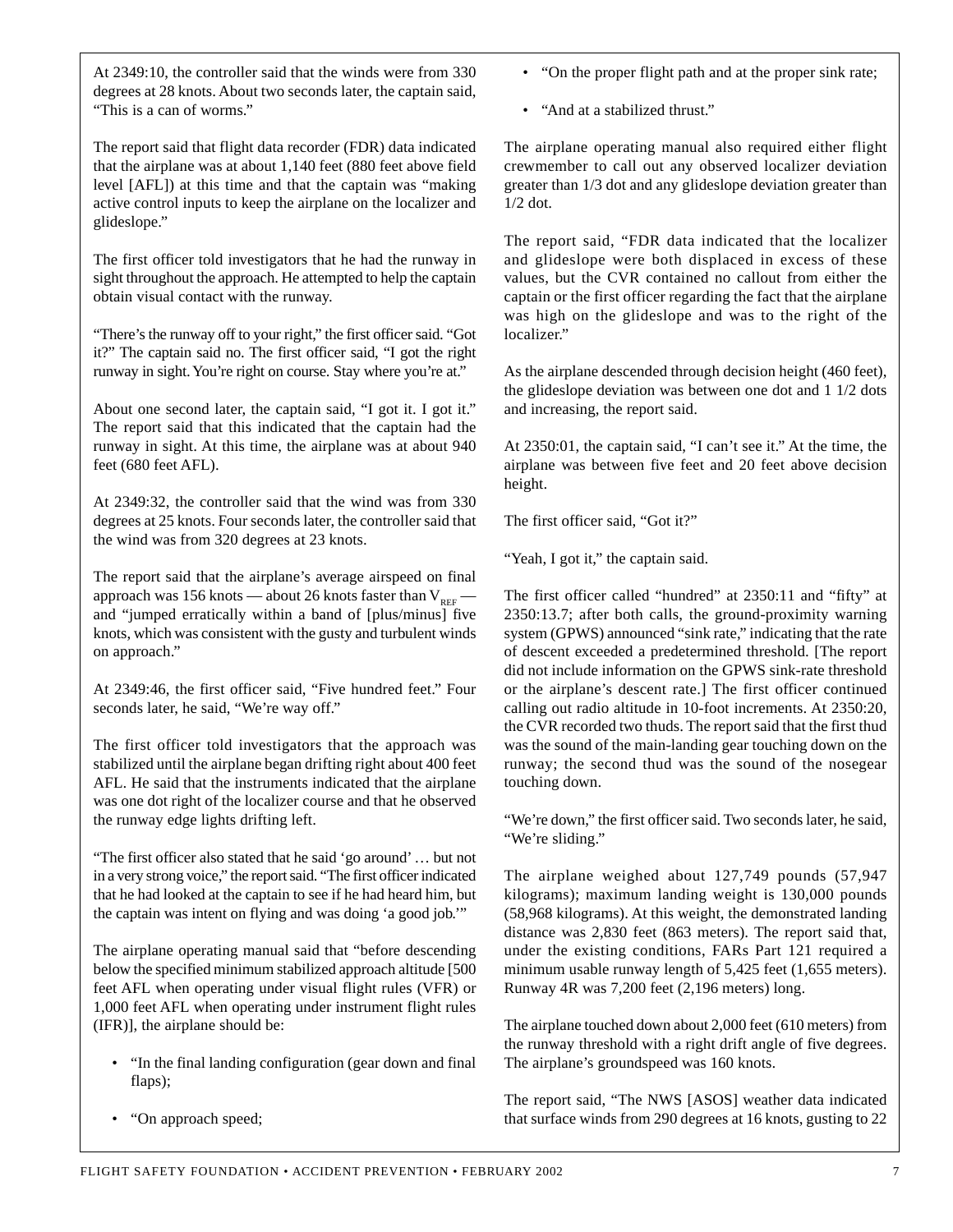knots, [resulting in a five-knot tail wind on Runway 4R] were present about the time that Flight 1420 touched down, but this information was not available to the flight crew or the controller because the system's two-minute wind data are not directly reported to the control tower."

AWOS wind sensors are mounted at 32 feet. The LLWAS centerfield wind sensor at Little Rock was mounted at 70 feet. (LLWAS centerfield wind sensors at other airports are mounted up to 100 feet.)

"Thus, the LLWAS centerfield wind information [which is available to controllers] does not always reflect surface wind conditions … ," the report said. "The [U.S. Federal Aviation Administration (FAA)] *Aeronautical Information Manual* (*AIM*) … includes only general information on the LLWAS. The information does not indicate that, in some circumstances, LLWAS centerfield wind information alone may not accurately represent the winds that are present at the runway surface."

The report said that the *AIM* also does not say that an LLWAS alert is a valid indicator of wind shear or a microburst, or that LLWAS sensors are not the same as sensors used through the late 1980s, which provided alerts when "normal" gusting winds occurred.

"The latest LLWAS sensors include technologies to reduce such false alerts," the report said.

Investigators calculated that, under the conditions that existed when the airplane touched down on the runway, the crew could have stopped the airplane with 700 feet (214 meters) of runway remaining if the spoilers had extended, maximum braking had been used and reverse thrust had been maintained symmetrically at 1.3 EPR. (EPR is the ratio of engine exhaustgas pressure and inlet-air pressure.)

The spoilers did not extend automatically upon touchdown because the crew had not selected the autospoiler system. The crew did not manually extend the spoilers after touchdown.

The report said that the airplane operating manual requires that both pilots monitor the spoilers after touchdown and that the captain manually extend the spoilers if they do not extend automatically. CVR data indicated that neither pilot announced that the spoilers had not extended automatically and that there was no attempt to manually extend the spoilers.

"The lack of spoiler deployment led directly to the flight crew's problems in stopping the airplane within the remaining available runway length and maintaining directional control of the airplane on the runway," the report said.

When the spoilers on an MD-80 series airplane extend fully (i.e., 60 degrees) on touchdown, about 77 percent of airplane weight is supported by the main-landing gear, about 3 percent of airplane weight is supported by the nose gear and about 20

percent of airplane weight is supported by the wings (i.e., by lift), the report said. With the spoilers retracted, about 7 percent of the airplane weight is supported by the main gear, 3 percent by the nose gear and 90 percent by the wings.

"When less weight is applied on the main gear, it has less braking force and produces less cornering force in a skid," the report said. "The lack of spoiler deployment was the single most important factor in the flight crew's inability to stop the airplane."

FDR data indicated that, during a seven-second period following touchdown, both thrust reversers were deployed; left EPR increased to 1.89, and right EPR increased to 1.67. The thrust reversers momentarily moved to the unlocked position before they again were deployed; left EPR increased to 1.98, and right EPR increased to 1.64.

The MD-80 thrust-reverser system includes "clam-shell" doors that deploy behind the engines and redirect the flow of exhaust gas. The airplane operating manual said that "when reverse thrust increases above 1.3 EPR, rudder effectiveness decreases [because of disrupted airflow over the rudder and vertical stabilizer] until it provides no control at about 1.6 EPR. Do not exceed 1.3 EPR reverse thrust on slippery portions of the runway, except in an emergency."

The report said, "The captain was likely applying excessive reverse thrust because he perceived that the landing had become an emergency situation."

As the accident airplane traveled down the runway, its drift angle — that is, the difference between heading and direction of travel — was as much as 16 degrees left and right. Some passengers told investigators that the airplane "fish-tailed" after touchdown.

The crew had not selected the autobrake system. FDR data indicated that manual braking began five seconds after touchdown and that maximum manual braking occurred about 11 seconds after touchdown.

"These time intervals are not indicative of aggressive manual braking," the report said. "The use of autobrakes requires either automatic or manual spoiler deployment at touchdown … . If the spoilers had deployed and the flight crew had selected maximum autobrakes for the landing, initial brake application could have occurred about four seconds sooner."

The report said, "The left brake pedal was relaxed momentarily after full braking was achieved [and] while the airplane was drifting to the right (that is, its nose was pointed to the left of the direction of travel) and coincided with the application of full right rudder. Thus, the brake pedal relaxation may have been the result of the captain's attempt to apply differential brakes to correct the airplane's heading or his inability to maintain full braking while applying full right rudder."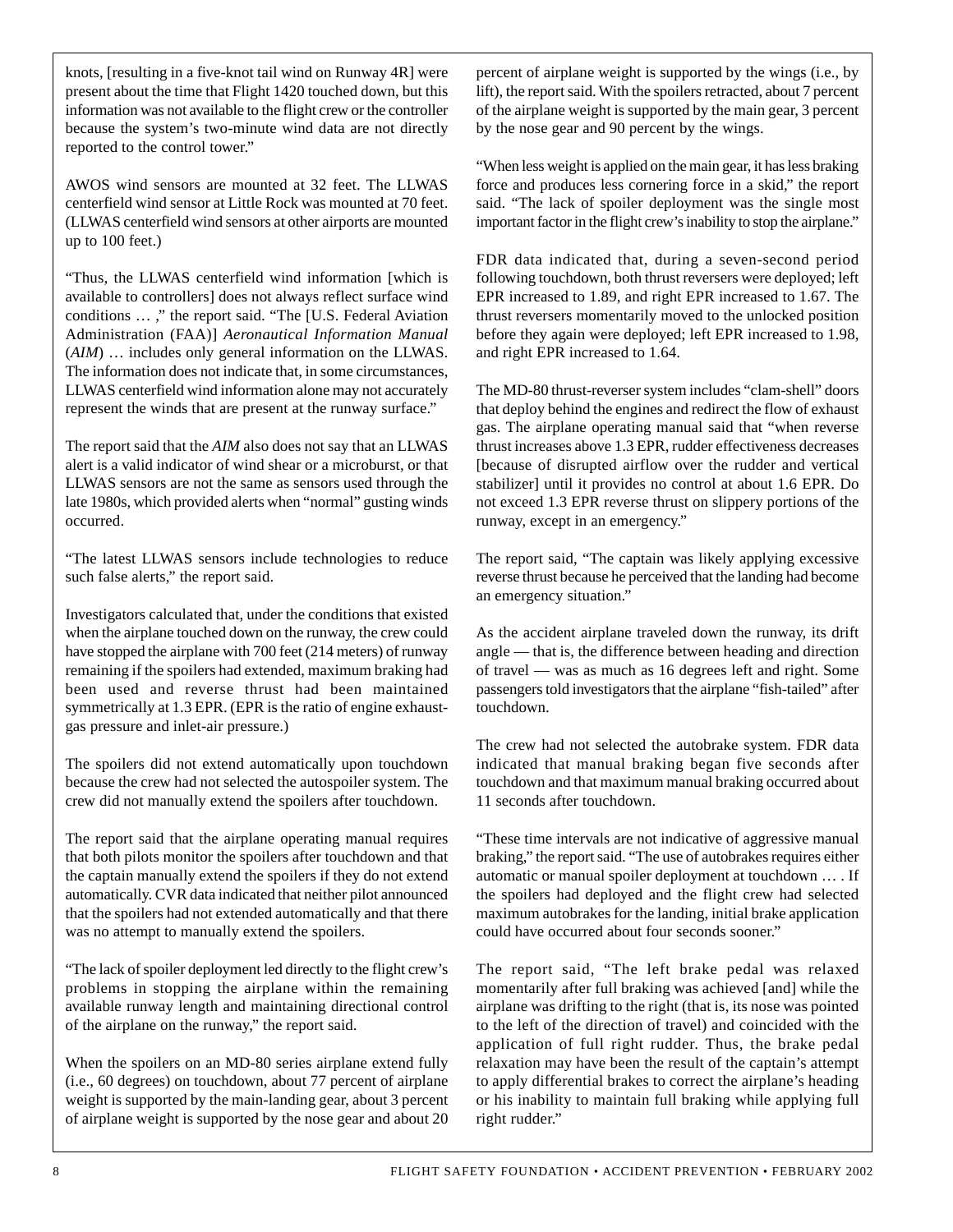At 2350:31.8, the CVR recorded an unidentified voice saying "on the brakes." The first officer told investigators that he did not help with the flight controls until the captain said "brakes." He said that the airplane was near the end of the runway at this time and that he helped the captain with the brakes.

Postaccident examination of the runway surface showed that its "ability to prevent hydroplaning and other braking problems was excellent," the report said. Calculations of braking coefficients indicated that the airplane's tires did not hydroplane on the wet runway.

"The accident airplane experienced a wet runway braking coefficient of at least 0.23 at 140 knots and 0.25 at 160 knots," the report said. "Typical braking coefficients to indicate dynamic hydroplaning range from 0.02 to 0.04. Thus, Flight 1420 experienced a maximum braking coefficient that was over six times greater than the maximum typical hydroplaning braking coefficient."

The airplane overran the runway at 97 knots and struck the approach-light-support structure at about 83 knots. The CVR recorded expletives in an unidentified voice, followed by sounds of impact. The CVR stopped recording at 2350:48.1. The airplane came to rest 800 feet (244 meters) from the runway end.

The left wing separated from the fuselage, which broke into three sections. The left side of the forward fuselage, from the nose to the flight deck rear bulkhead was crushed on impact with the nonfrangible approach-light support structure. The rear-fuselage section was consumed by a postaccident fuelfed fire. Passengers in the rear-fuselage section said that smoke entered the cabin when the fire began but the fire did not enter the cabin until evacuation was complete.

The captain and five passengers died from traumatic injuries; five passengers died from smoke-and-soot inhalation and/or thermal injuries.

The controller had lost sight of the airplane during its rollout. After receiving no response from the crew to five radio transmissions, the controller at 2352 used the "crash phone" to call the airport's aircraft rescue and fire fighting (ARFF) station.

"According to ARFF personnel, the controller stated that an American Airlines airplane was down on Runway 4R but did not specify the approach [end] or departure end of the runway," the report said. "The ARFF station responded with all available assets — four firefighters (including a fire captain) and three fire trucks."

One fire truck driver told investigators that he drove into "blinding rain and wind." The report said that a microburst had begun at 2352.

"A microburst is a severe localized wind blasting down from a thunderstorm," the report said. "A microburst usually covers an area of less than 2.5 miles [four kilometers] in diameter and lasts less than 20 minutes."

All three fire trucks were driven to the approach end of Runway 4R. At 0000, a firefighter told the controller by radio that the airplane was not at the approach end of Runway 4R and asked if the fire trucks should "sweep the runway." The controller said that the airplane was at the departure end of the runway.

"I saw him [the airplane] as he went past midfield," the controller said.

At the departure end of the runway, the firefighters observed a glow and blowing smoke. They were unable to proceed directly to the airplane because of the sloped terrain; they drove on an access road and the airport-perimeter road to the accident site.

"The ARFF trucks arrived at the accident scene about 0008," the report said. "The firefighters applied water and aqueousfilm-forming foam to the fire and extinguished the exterior fire within 60 seconds."

Little Rock National Airport did not conduct — and was not required by the FARs to conduct — a postaccident emergencyresponse critique with all the agencies that were involved in responding to the Flight 1420 accident.

"Nine months after the accident, the airport completed individual critiques with all of the agencies involved with the emergency response and a group critique with some of these agencies," the report said.

The U.S. Federal Railroad Administration (FRA) requires rail carriers to conduct a critique within 60 days of an emergency response.

"Such a critique, if performed in a timely manner after an aviation accident, would enable participants to take immediate, appropriate actions to rectify any identified emergencyresponse deficiencies," said the report.

During postaccident observations of simulator training of American Airlines pilots, investigators found that some pilots exceeded 1.3 EPR when using reverse thrust on a wet runway and that they failed to notice when spoilers had not extended on touchdown. The report said this was one indication that FAA did not oversee effectively the airline's flight training and flight operations.

The FAA principal operations inspector (POI) for the airline told investigators that he needed more inspectors to conduct surveillance but that an FAA hiring freeze was in effect.

"The POI also indicated that he needed almost double the number of air safety inspectors he had in his office at the time and that his inability to hire more inspectors had severely impacted his office's surveillance activities," the report said.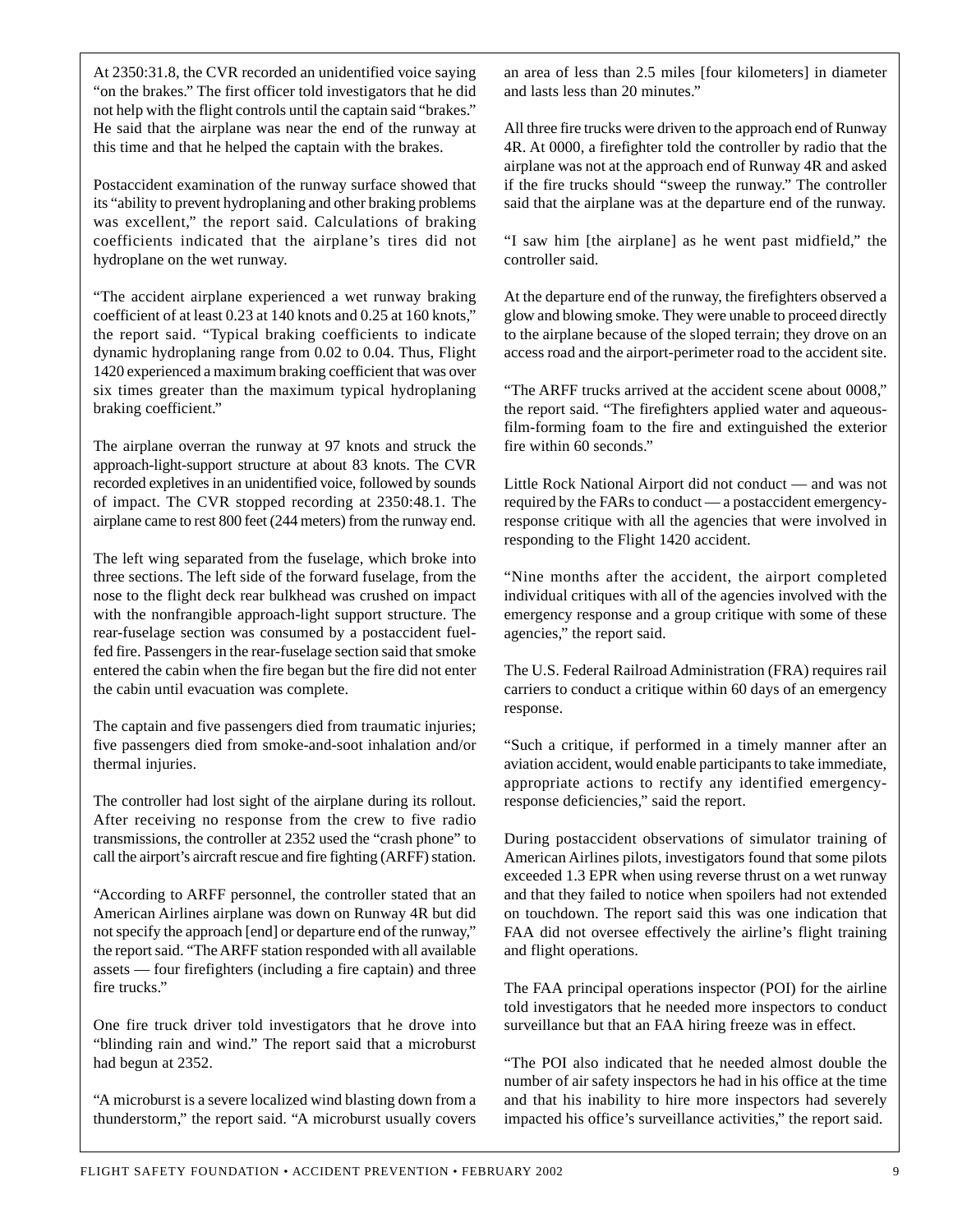The report said that during the accident flight, both pilots made basic errors in flight management and in the completion of routine tasks, and that their performance was inconsistent with what would have been expected.

"The captain was described in postaccident interviews as a conservative pilot who used common sense, demonstrated wisdom and experience, and was professional," the report said. "The first officer was described … as an above-average new hire who was very competent and knowledgeable, and an experienced pilot with good cockpit discipline."

The report said that situational stress and fatigue were factors in the crew's "degraded performance." Situational stress resulted from the adverse weather and the crew's efforts to expedite the landing.

"The flight crewmembers' intention to expedite the landing despite the weather diverted their attention away from other activities during the final minutes of the flight and, as a result, affected the crew's ability to properly assess the situation and make effective decisions."

Both pilots had slept about 9.5 hours the night before the accident occurred and had not accumulated any sleep loss in the days preceding the accident. Nevertheless, at the time of the accident, the pilots had been awake for at least 16 hours.

"Research indicates that the normal waking day is between 14 [hours] and 16 hours, and that lapses in vigilance increase and become longer if the normal waking day is extended," the report said. "Thus, the flight crew's extended continuous hours of wakefulness was consistent with the development of fatigue."

The report said that the changing weather conditions that occurred during the accident crew's approach show how quickly RVR readings can decrease; RVR decreased from 3,000 feet to 1,600 feet in less than 1.5 minutes.

The RVR system at Little Rock, however, was not designed to transmit data directly to the ASOS; weather observers were required to obtain 10-minute-average RVR readings from tower controllers to prepare METARs and special observations.

The report also said that RVR data recorded each minute during the accident airplane's approach and landing were not available to investigators because an "event log" had not been started. As a result, the RVR data recorded during the accident airplane's approach and landing were overwritten by newer data.

Based on these findings, NTSB made the following recommendations to FAA:

• "For all [FARs] Part 121 and [Part] 135 operators of airplanes equipped with automatic spoiler systems, require dual crewmember confirmation before landing that the spoilers have been armed and verify that these operators include this procedure in their flight manuals, checklists and training programs.  $(A-01-49);$ 

- "For all [FARs] Part 121 and [Part] 135 operators, require a callout if the spoilers do not automatically [deploy] or manually deploy during landing and a callout when the spoilers have deployed, and verify that these operators include these procedures in their flight manuals, checklists and training programs. The procedures should clearly identify which pilot is responsible for making these callouts and which pilot is responsible for deploying the spoilers if they do not automatically or manually deploy. (A-01-50);
- "Issue a flight standards information bulletin that requires the use of 1.3 [EPR] as the maximum reverse thrust power for MD-80 series airplanes under wet [runway conditions] or slippery runway conditions, except in an emergency in which directional control can be sacrificed for decreased stopping distance.  $(A-01-51);$
- "Require [POIs] of all operators of MD-80 series airplanes to review and determine that these operators' flight manuals and training programs contain information on the decrease in rudder effectiveness when reverse thrust power in excess of 1.3 [EPR] is applied. (A-01-52);
- "Require all operators of MD-80 series airplanes to require a callout if reverse thrust power exceeds the operators' specific [EPR] settings. (A-01-53);
- "For all [FARs] Part 121 and [Part] 135 operators, require the use of automatic brakes, if available and operative, for landings during wet, slippery or high-crosswind conditions and verify that these operators include this procedure in their flight manuals, checklists and training programs. (A-01-54);
- "Establish a joint government-industry working group to address, understand and develop effective operational strategies and guidance to reduce thunderstorm penetrations, and verify that these strategies and guidance materials are incorporated into air carrier flight manuals and training programs as the strategies become available. The working group should focus its efforts on all facets of the airspace system, including ground-[based solutions] and cockpit-based solutions. The near-term goal of the working group should be to establish clear and objective criteria to facilitate recognition of cues associated with severe convective activity and guidance to improve flight crew decision making. (A-01-55);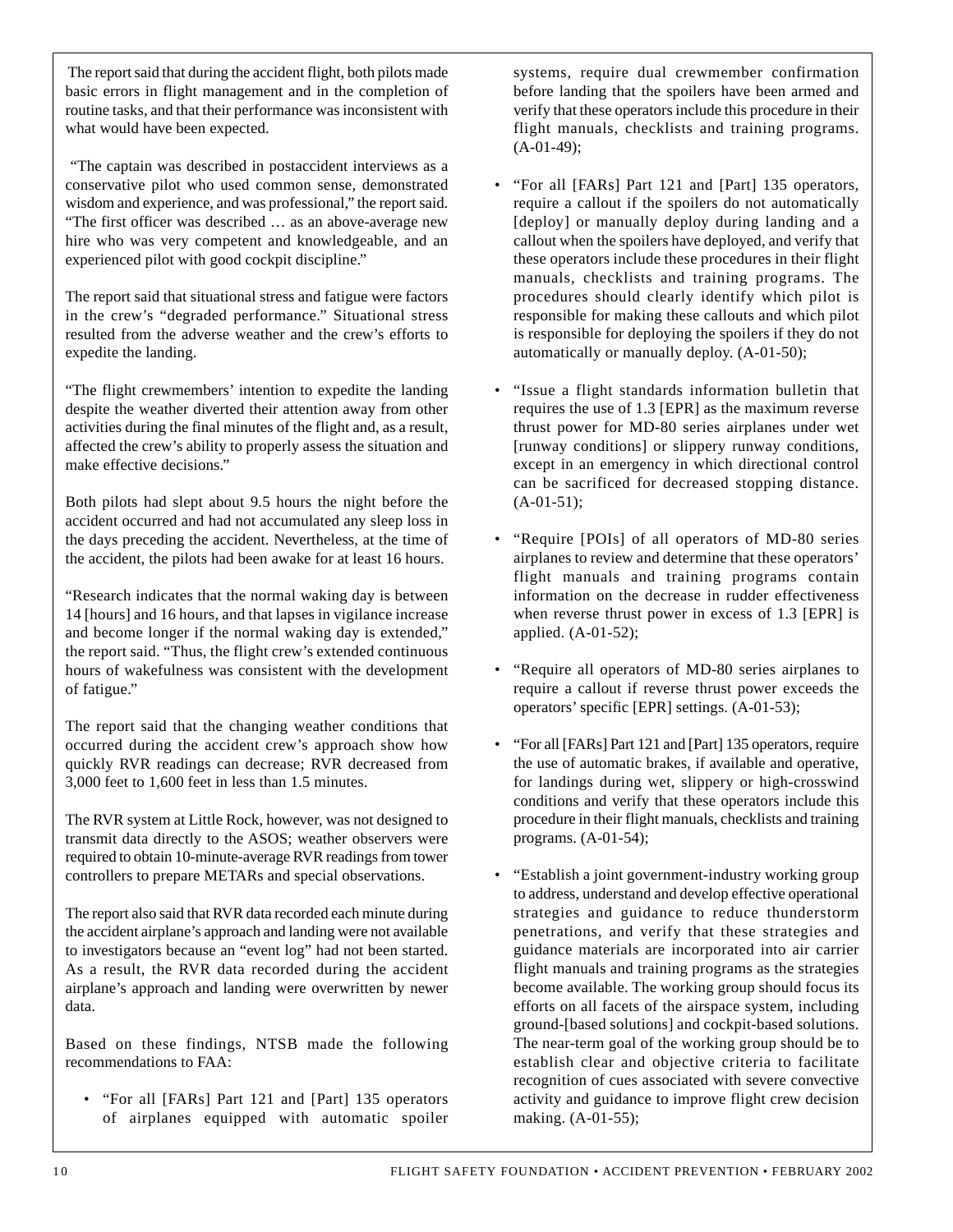- "Incorporate, at all [ATC] facilities, a near-real-time color weather radar display that shows detailed precipitation intensities. This display could be incorporated by configuring existing and planned [TDWR] or weather systems processor [WSP] systems with this capability or by procuring, within one year, a commercial computer weather program currently available through the Internet or existing stand-alone computer hardware that displays the closest single-site [WSR-88D] doppler data or regional mosaic images  $(A-01-56);$
- "Provide U.S. air carriers operating under [FARs] Part 121 access to [TDWR] at airports where the system is available and access to the [WSP], when it becomes available, so that their flight dispatch offices can use this information in planning, releasing and following flights during periods in which hazardous weather might impact safety of flight. (A-01-57);
- "In cooperation with the [NWS], ensure that [CWSUs] are adequately staffed at all times when any significant weather is forecast. (A-01-58);
- "Modify automated weather systems to accept [RVR] data directly from RVR sensors. (A-01-59);
- "Maintain at least a 48-hour archive of one-minute [RVR] data. (A-01-60);
- "Provide additional information on [LLWAS] in the [*AIM*], including that an LLWAS alert is a valid indicator of wind shear or a microburst. (A-01-61);
- "Issue a mandatory briefing item to tower controllers that describes the circumstances of this accident, including the interactions between the controller and the [ARFF] crews. This briefing item should emphasize that location information provided to ARFF crews should be as complete and specific as possible to minimize opportunities for confusion. (A-01-62);
- "Amend [FAA] Order 7110.65, *Air Traffic Control*, to require controllers to monitor the progress of [ARFF] crews responding to emergencies to ensure that the response is consistent with known location information.  $(A-01-63);$
- "Amend [FAA] Order 7210.3R, *Facility Operations and Administration*, to direct tower managers to establish mutual annual briefings between [ATC personnel] and [ARFF] personnel to ensure that these personnel have a common understanding of the local airport emergency plan and sections of FAA's Advisory Circular 150/5210-7C, *Aircraft Rescue and Firefighting Communications*, that are applicable to local ATC/ARFF emergency response procedures. (A-01-64);
- "Amend [FARs Part] 139.319(j) to require a minimum [ARFF] staffing level that would allow exterior fire fighting and rapid entry into an airplane to perform interior fire fighting and rescue of passengers and crewmembers. (A-01-65);
- "Evaluate crash-detection-and-location technologies, select the most promising candidate(s) for ensuring that emergency responders could expeditiously arrive at an accident scene and implement a requirement to install and use the equipment. (A-01-66);
- "Develop specific criteria, using the [FRA] requirements as guidance, to be evaluated during a postaccident interagency emergency response critique and amend [FARs] Part 139 to require airport operators to conduct this critique within 60 days after any air carrier accident and provide the results of the critique to [FAA]. (A-01-67);
- "Conduct research activities to determine if recent technological advances would enable submerged lowimpact structures and other nonfrangible structures at airports to be converted to frangible [structures]. (A-01-68);
- "Define detailed parameters for a stabilized approach, develop detailed criteria indicating when a missed approach should be performed and ensure that all [FARs] Part 121 and [Part] 135 carriers include this information in their flight manuals and training programs. (A-01-69); [and,]
- "Provide additional personnel to accomplish direct oversight of American Airlines' flight training and flight operations, and include the [POI] for American [Airlines] in decisions regarding where these personnel are to be placed. (A-01-70)."

NTSB made the following recommendations to NWS:

- "In cooperation with [FAA], ensure that [CWSUs] are adequately staffed at all times when any significant weather is forecast. (A-01-71); [and,]
- "Eliminate the [ASOS] lockout feature as soon as possible. (A-01-72)."

[NTSB issued these recommendations to FAA and NWS on Dec. 10, 2001. As of Feb. 6, 2002, the recommendations were classified by NTSB as "open, awaiting response."]

The report said that after the accident, American Airlines made several changes, including the following addition to its flight manual:

American Airlines has a no-fault go-around policy, recognizing that a successful approach can end in a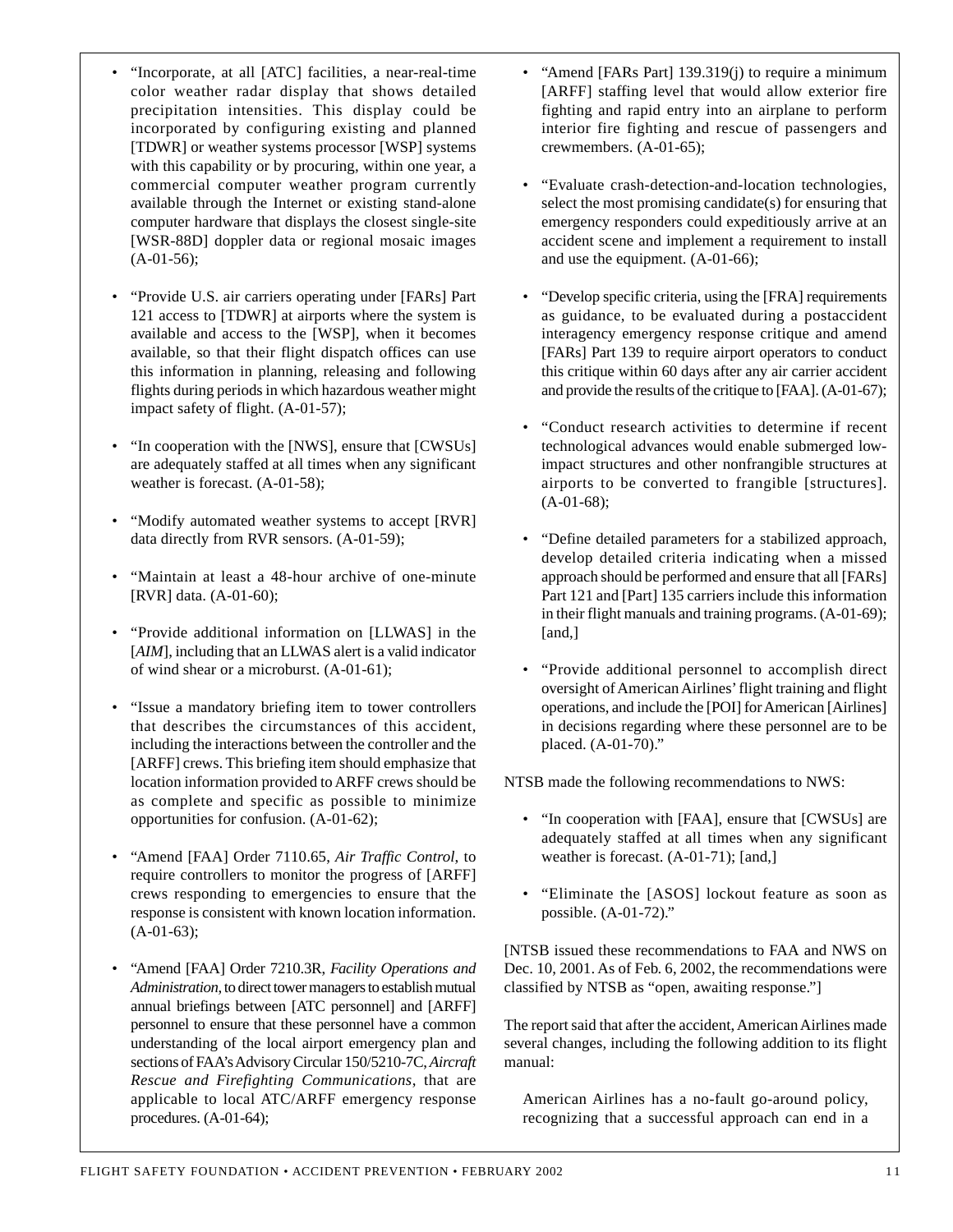missed approach. Captains are required to execute/order a missed approach if the aircraft is not stabilized by 1,000 feet AFL (IFR) or 500 feet AFL (VFR), or if in the pilot's judgment a safe landing cannot be accomplished within the touchdown zone, or the aircraft cannot be stopped within the confines of the runway.

The changes also included a requirement for challenges by the pilot not flying (PNF) and responses by the PF for all mechanical-checklist items; a requirement that the PF and PNF verify that the autospoiler system is armed for landing; a clarification that landing limitations for wind conditions include gusts; expanded guidance for operations in severe weather; revision of training-and-evaluation standards on use of weather radar, autobrakes and reverse thrust; and installation of predictive wind shear weather radar in all airplanes operated by the airline.♦

[FSF editorial note: This article, except where specifically noted, is based on U.S. National Transportation Safety Board Aircraft Accident Report NTSB/AAR-01/02, *Runway Overrun During Landing, American Airlines Flight 1420, McDonnell Douglas MD-82, N215AA, Little Rock, Arkansas, June 1, 1999*. The 216-page report contains photographs, diagrams and appendixes.]

## **Note**

1. U.S. Federal Aviation Administration Advisory Circular 150/5300-13, *Airport Design*, defines a *frangible navigational aid* as one that "retains [its] structural integrity and stiffness up to a designated maximum load, but on impact from a greater load, breaks, distorts or yields in such a manner as to present the minimum hazard to aircraft."

#### **Appendix Cockpit Voice Recorder Transcript, American Airlines Flight 1420, June 1, 1999** [FSF editorial note: The following transcript is as it appears in the U.S. National Transportation Safety Board (NTSB) report, except minor editing for consistency and style. All times are local.] **RDO** = Radio transmission from accident aircraft **CAM** = Cockpit area microphone voice or sound source **PA** = Voice transmitted over aircraft public address system **INT** = Voice transmitted over aircraft interphone system **CTR** = Radio transmission from Fort Worth Center controller (through 2328:32) or from Memphis Center controller **APR** = Radio transmission from the Little Rock Approach/Tower controller **-1** = Voice identified as captain **-2** = Voice identified as first officer **-3** = Voice identified as first female flight attendant **-4** = Voice identified as second female flight attendant **-5** = Voice identified as aircraft mechanical voice **-?** = Voice unidentified \* = Unintelligible word @ = Non-pertinent word # = Expletive ( ) = Questionable insertion [ ] = NTSB editorial insertion  $\ldots$  = Pause **Time Source Content 2319:44 Start of Recording, Start of Transcript** 2319:53 **CAM-2** It warmed it up pretty good. **2319:56 CAM-2** like it. \* \* … 2319:56 **CAM-1** actually, it's getting pretty hot. **2320:07 CAM-2** did they complain about the temperature? **2320:09 CAM-1** naw, it's getting warm up here. **2320:11 CAM-2** ah, OK. 2320:15 **CTR** American fourteen twenty, are you gonna want still want lower? **2320:18 CAM-1** ah, so far it's OK. **2320:20 RDO-2** so far so good ma'am. fourteen twenty we'll let you know. **2320:24 CTR** right. **2320:52 CAM-2** twenty-five for twenty-four. set and armed. **2321:01** CAM-2 this stuff is working out pretty well. \* get ahead of that stuff. **2321:45** CAM-1  $**$ , we're almost down to max landing weight. **2321:55 CAM-1** we'll be there. **2321:57 CAM-2** yeah. 2322:17 **CAM-2** you want to use one thirty, right? **2322:19 CAM-1** yeah, well. I don't know. we've got a hundred miles to go. yeah, I guess so. 2322:32 **CAM-1** and we'll use flaps forty since \* \*.

**2322:35 CAM-2** sure.

**2319:55 CAM-1** aah.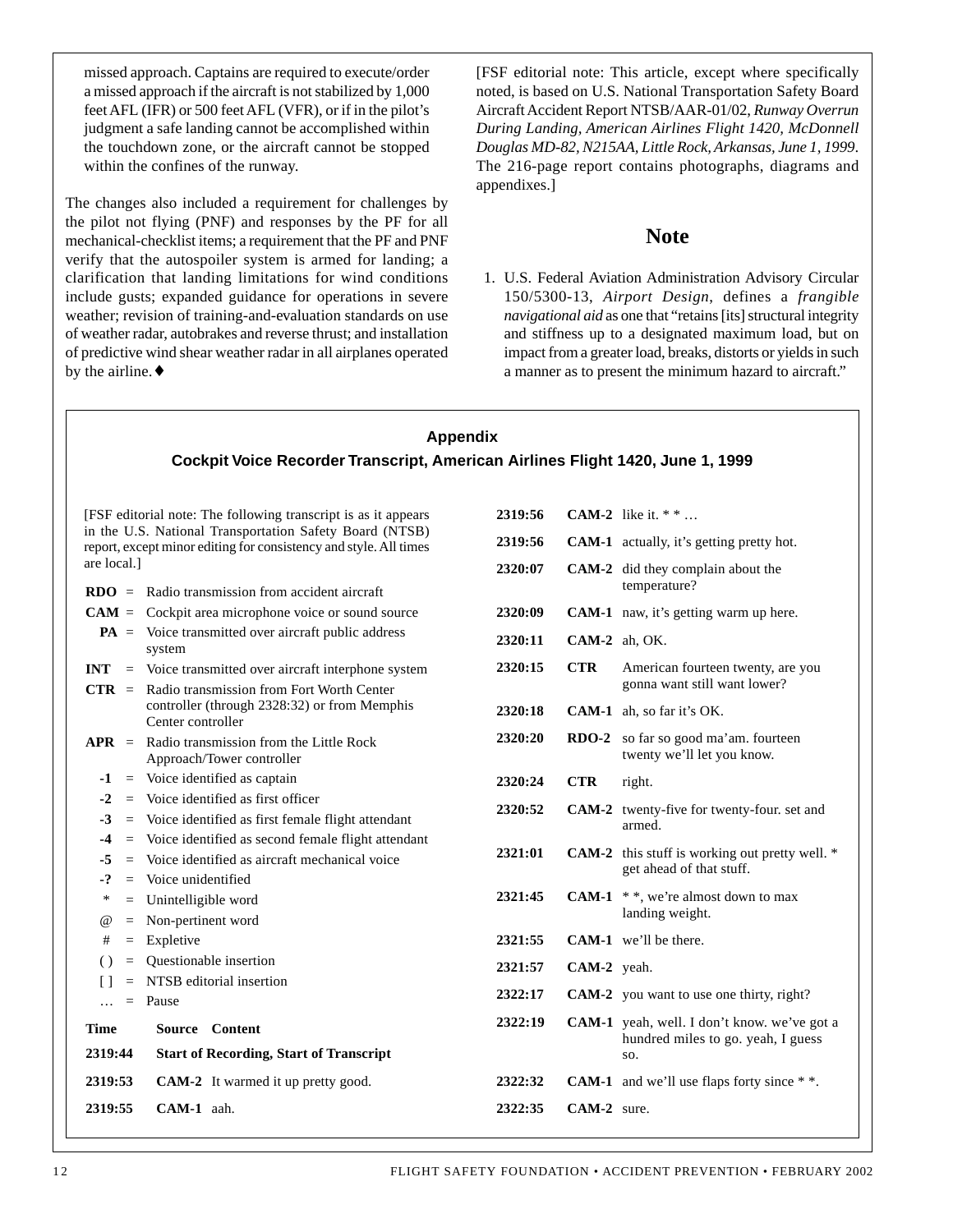| 2322:47 | CAM-? $**$ .   |                                                                  | 2326:54            |               | CAM-2 yeah, I know.                                                                                                                                  |
|---------|----------------|------------------------------------------------------------------|--------------------|---------------|------------------------------------------------------------------------------------------------------------------------------------------------------|
| 2322:50 | CAM-? $**$ .   |                                                                  | 2326:59            |               | <b>CAM-1</b> in fact those are the city lights                                                                                                       |
| 2323:02 |                | <b>CAM-1</b> we're right on the edge of this $**$ .              |                    |               | straight out there.                                                                                                                                  |
| 2323:24 | CAM-? $**$ .   |                                                                  | 2327:01<br>2327:07 |               | CAM-2 that's it.                                                                                                                                     |
| 2323:58 |                | CAM-2 this is the ground over here on the right.                 | 2327:09            |               | CAM-2 want to go down?<br>CAM-1 uuh, not just yet  but pretty soon.                                                                                  |
| 2324:00 |                | <b>CAM-1</b> yeah I see an occasional ground $*$ .               | 2327:14            |               | CAM-1 (seventy-two), yeah.                                                                                                                           |
| 2324:13 |                | CAM-? [sound of yawn]                                            | 2327:15            | CAM-? $**$ .  |                                                                                                                                                      |
| 2324:24 |                | <b>CAM-1</b> boy, this is too much (return).                     | 2327:15            | <b>CTR</b>    | American fourteen twenty descend                                                                                                                     |
| 2324:44 | <b>CAM</b>     | [sound of "ding dong' similar to<br>flight attendant call chime] |                    |               | and maintain one zero thousand. the<br>Little Rock altimeter is two niner<br>eight six.                                                              |
| 2324:47 |                | <b>CAM-2</b> there's a moon out there, or a space<br>ship.       | 2327:24            |               | RDO-2 ten thousand, two niner eight six.<br>American fourteen twenty, thanks.                                                                        |
| 2324:53 |                | <b>CAM-1</b> yeah. the mother ship.                              | 2327:27            |               | <b>CAM-1</b> ten set and armed.                                                                                                                      |
| 2324:56 |                | <b>CAM-2</b> [sound of chuckle] got your Nike's on?              | 2327:28            | CAM-2 thanks. |                                                                                                                                                      |
| 2325:00 |                | CAM-1 yeah, right.                                               | 2327:31            | <b>PA-1</b>   | Uh, we're now just uh, eighty miles<br>from the airport and we have started                                                                          |
| 2325:01 |                | CAM-? [sound of chuckle]                                         |                    |               | our descent, uh, toward it. quite a                                                                                                                  |
| 2325:03 |                | CAM-1 what was that guy's name?                                  |                    |               | light show off the left hand side of the<br>aircraft. we'll be passing that on our                                                                   |
| 2325:04 |                | CAM-2 $\omega$ , $\omega$ or.                                    |                    |               | way toward Little Rock  and we<br>should be landing here in about uh,                                                                                |
| 2325:06 |                | CAM-1 yeah $@.$                                                  |                    |               | probably about twenty minutes. I'm                                                                                                                   |
| 2325:10 |                | CAM-2 center pumps comin' off.                                   |                    |               | gonna have to slightly over-fly the<br>airport, in  order to turn back<br>around to land. it's been a pleasure<br>having you on board for this short |
| 2325:11 |                | CAM-1 all right.                                                 |                    |               |                                                                                                                                                      |
| 2325:12 | <b>CAM</b>     | [sound of two clicks]                                            |                    |               | flight and I'd like to take this<br>opportunity to thank you for flying                                                                              |
| 2325:17 |                | CAM-2 there's your big wadiddily.                                |                    |               | American Airlines.                                                                                                                                   |
| 2325:19 | CAM-1 yeah.    |                                                                  | 2328:06            |               | <b>CAM-2</b> descent checks are complete.                                                                                                            |
| 2325:23 |                | <b>CAM-2</b> thirteen miles?                                     | 2328:08            | $CAM-1$ OK.   |                                                                                                                                                      |
| 2325:25 | CAM-? $***$ .  |                                                                  | 2328:23            | <b>CTR</b>    | American fourteen twenty contact<br>Memphis center one three five point                                                                              |
| 2325:30 | <b>CAM</b>     | [sound similar to ice bag being struck]<br>in galley]            |                    |               | eight. good day.                                                                                                                                     |
| 2325:47 |                | <b>CAM-1</b> we got to get over there quick.                     | 2328:27            |               | RDO-2 thirty-five eight, American fourteen<br>twenty, good night.                                                                                    |
| 2325:52 |                | <b>CAM-2</b> I don't like that  that's lightning.                | 2328:30            |               | <b>CAM-1</b> we gotta get there quick.                                                                                                               |
| 2326:00 | CAM-1 sure is. |                                                                  | 2328:31            | CAM-2 yep.    |                                                                                                                                                      |
| 2326:24 | $CAM-2$ oh.    |                                                                  | 2328:44            |               | RDO-2 American fourteen twenty leaving                                                                                                               |
| 2326:40 |                | <b>CAM-1</b> that's about as far as we can go.                   |                    |               | two two zero for one zero thousand.                                                                                                                  |
| 2326:41 |                | <b>CAM-2</b> yeah, I would say right about. maybe                | 2328:51            | <b>CTR</b>    | Amer fourteen twenty, Memphis<br>$\log \dots$                                                                                                        |
|         |                | a little bit more and that's about it.                           | 2329:02            |               | CAM-2 sit 'em down early?                                                                                                                            |
|         |                | we could start down here pretty<br>soon.                         | 2329:03            | <b>CAM</b>    | [sound of "ding dong, ding dong"                                                                                                                     |
| 2326:49 |                | <b>CAM-1</b> I'm gonna ask her to come $*$ *                     |                    |               | similar to flight attendant call<br>chime]                                                                                                           |
| 2326:52 |                | <b>CAM-1</b> this is the bowling alley right here.               | 2329:06            | $INT-3$       | this is Nancy.                                                                                                                                       |
|         |                |                                                                  |                    |               |                                                                                                                                                      |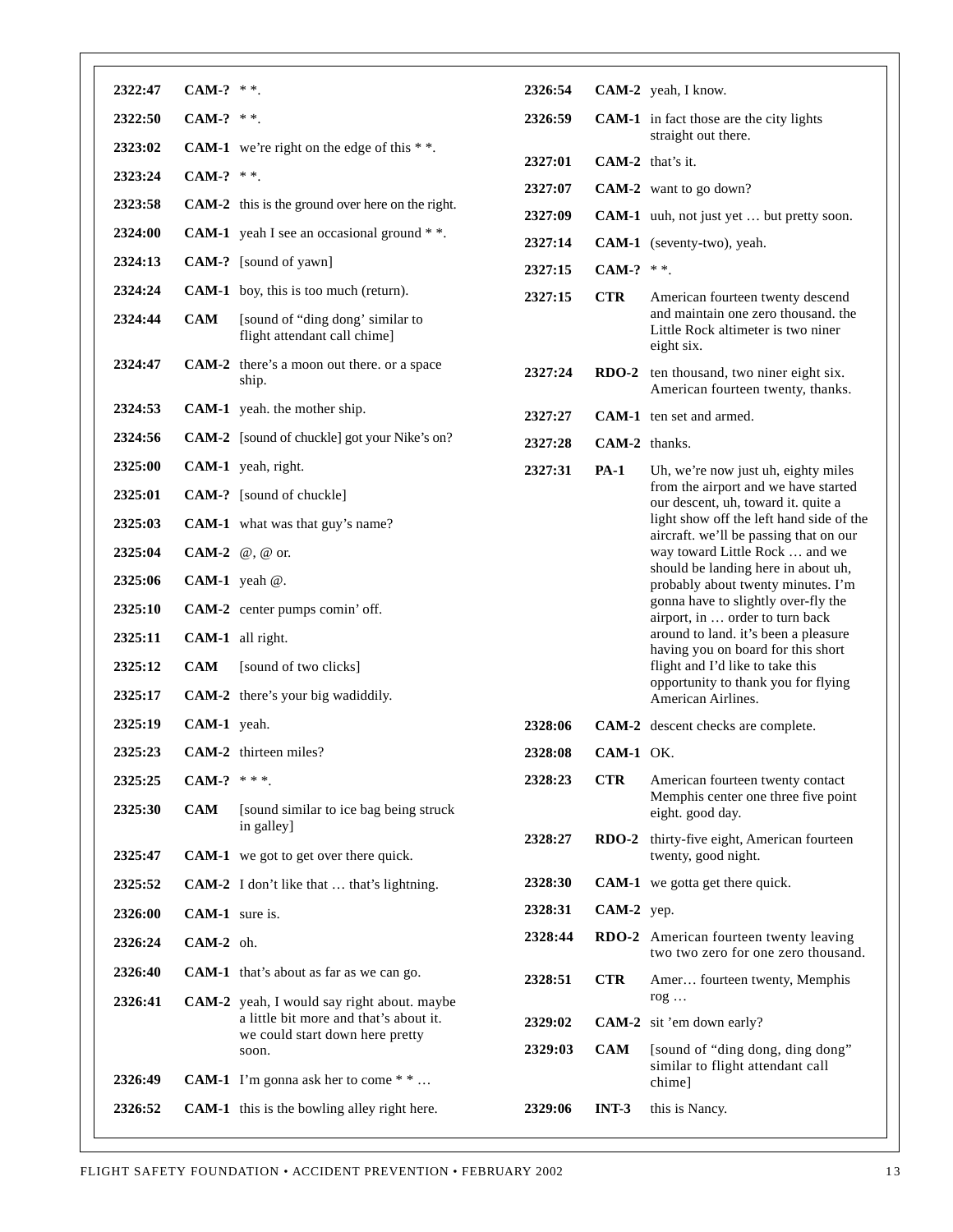| 2329:07 | $INT-1$    | yeah, how you guys uh, doing back<br>there?                                   | 2331:06 | CAM-2 yeah.      |                                                                                          |
|---------|------------|-------------------------------------------------------------------------------|---------|------------------|------------------------------------------------------------------------------------------|
| 2329:08 | $INT-4$    | this is Jennifer.                                                             | 2331:08 |                  | <b>CAM-1</b> with the flaps forty, a hundred and<br>thirty thousand pounds. four hundred |
| 2329:09 | $INT-1$    | yeah, how you guys doing back there?                                          |         |                  | and sixty feet, two hundred feet ***                                                     |
| 2329:10 | $INT-4$    | um, pretty OK.                                                                | 2331:16 |                  | <b>CAM-2</b> set and cross checked.                                                      |
| 2329:11 | $INT-3$    | they're still out in the aisle with the                                       | 2331:18 |                  | CAM-2 tail deice? uh, not required?                                                      |
|         |            | cart doing the service.                                                       | 2331:21 |                  | CAM-1 uh, not required.                                                                  |
| 2329:14 | $INT-4$    | yeah.                                                                         | 2331:22 |                  | CAM-2 manual brakes?                                                                     |
| 2329:14 | $INT-1$    | really uh                                                                     | 2331:24 |                  | CAM-1 uuh, manual's fine.                                                                |
| 2329:15 | $INT-3$    | yeah.                                                                         | 2331:32 |                  | <b>CAM-1</b> I have to go a little to the right                                          |
| 2329:15 | $INT-1$    | it's uh, I think it's gonna get a little<br>bumpy here again and if you don't |         |                  | here.                                                                                    |
|         |            | mind uh                                                                       | 2331:33 | CAM-2 yeah.      |                                                                                          |
| 2329:18 | $INT-4$    | do we need to sit down?                                                       | 2331:34 |                  | CAM-? (don't turn left)                                                                  |
| 2329:19 | $INT-1$    | yeah, how far through are you?                                                | 2331:38 |                  | <b>CAM-2</b> actually there's the city right there.                                      |
| 2329:21 | $INT-4$    | we're almost done but not quite, so                                           | 2331:39 | CAM-1 yeah.      |                                                                                          |
| 2329:23 | $INT-1$    | OK, well, finish it real quick.                                               | 2331:42 |                  | CAM-2 breaking out of this (crud). good<br>doing good.                                   |
| 2329:24 | $INT-4$    | OK.                                                                           | 2331:55 |                  | <b>CAM-2</b> whoa. looks like it's movin' this way                                       |
| 2329:25 | $INT-1$    | all right.                                                                    |         |                  | though.                                                                                  |
| 2329:25 | $INT-4$    | 'bye.                                                                         | 2331:57 | CAM-1 yeah $*$ . |                                                                                          |
| 2329:26 | $INT-1$    | 'bye.                                                                         | 2331:58 | CAM-2 $***$ .    |                                                                                          |
| 2329:35 | <b>CTR</b> | American fourteen twenty, roger.<br>Little Rock altimeter's two niner         | 2332:08 |                  | <b>CAM-1</b> * just some lightning straight ahead.                                       |
|         |            | eight six.                                                                    | 2332:14 |                  | CAM-2 $**$ think we're gonna be OK. right<br>there.                                      |
| 2329:40 | $RDO-2$    | two niner eight six, American<br>fourteen twenty.                             | 2332:18 | CAM-? $*$ .      |                                                                                          |
| 2329:47 |            | CAM-2 yeah, that alley's getting' big                                         | 2332:31 |                  | <b>CAM-1</b> down the bowling alley.                                                     |
|         |            | closing to the west.                                                          | 2332:47 |                  | CAM-2 as my friends would say, California                                                |
| 2329:51 |            | CAM-1 yeah it is.                                                             |         |                  | cool.                                                                                    |
| 2329:52 |            | CAM-2 $*$ be OK.                                                              | 2332:51 | CAM-1 cool.      |                                                                                          |
| 2329:55 |            | <b>CAM-2</b> say we get down as soon as we can.                               | 2332:52 |                  | <b>CAM-2</b> [sound of chuckle]                                                          |
| 2329:59 |            | CAM-1 two nine eight six?                                                     | 2332:54 | CAM-1 peachy.    |                                                                                          |
| 2330:00 |            | CAM-2 $*$ nine eight six. altimeters are set and                              | 2332:55 |                  | CAM-2 exactly.                                                                           |
|         |            | cross checked.                                                                | 2333:48 |                  | CAM-1 that's forty miles.                                                                |
| 2330:09 |            | <b>CAM-2</b> aw #, no right side * *.                                         | 2333:49 | <b>CTR</b>       | American fourteen twenty, contact                                                        |
| 2330:52 |            | CAM-2 OK, hydraulic pumps are on, high,<br>and on.                            |         |                  | Little Rock approach one three five<br>point four.                                       |
| 2330:55 | CAM-1 OK.  |                                                                               | 2333:50 | CAM-2 yeah.      |                                                                                          |
| 2330:55 |            | CAM-2 altimeters? two nine eight six.                                         | 2333:55 |                  | RDO-2 thirty five four, American fourteen<br>twenty. you have a good night.              |
| 2330:59 |            | CAM-1 reset, two nine eight six.                                              | 2333:57 | <b>CTR</b>       | good night.                                                                              |
| 2331:00 |            | CAM-2 flight instruments and bugs?                                            | 2334:05 |                  | RDO-2 American uh, fourteen twenty at uh,                                                |
| 2331:02 |            | CAM-1 uuh, I got a hundred, and thirty.                                       |         |                  | eleven three for ten thousand.                                                           |
|         |            |                                                                               |         |                  |                                                                                          |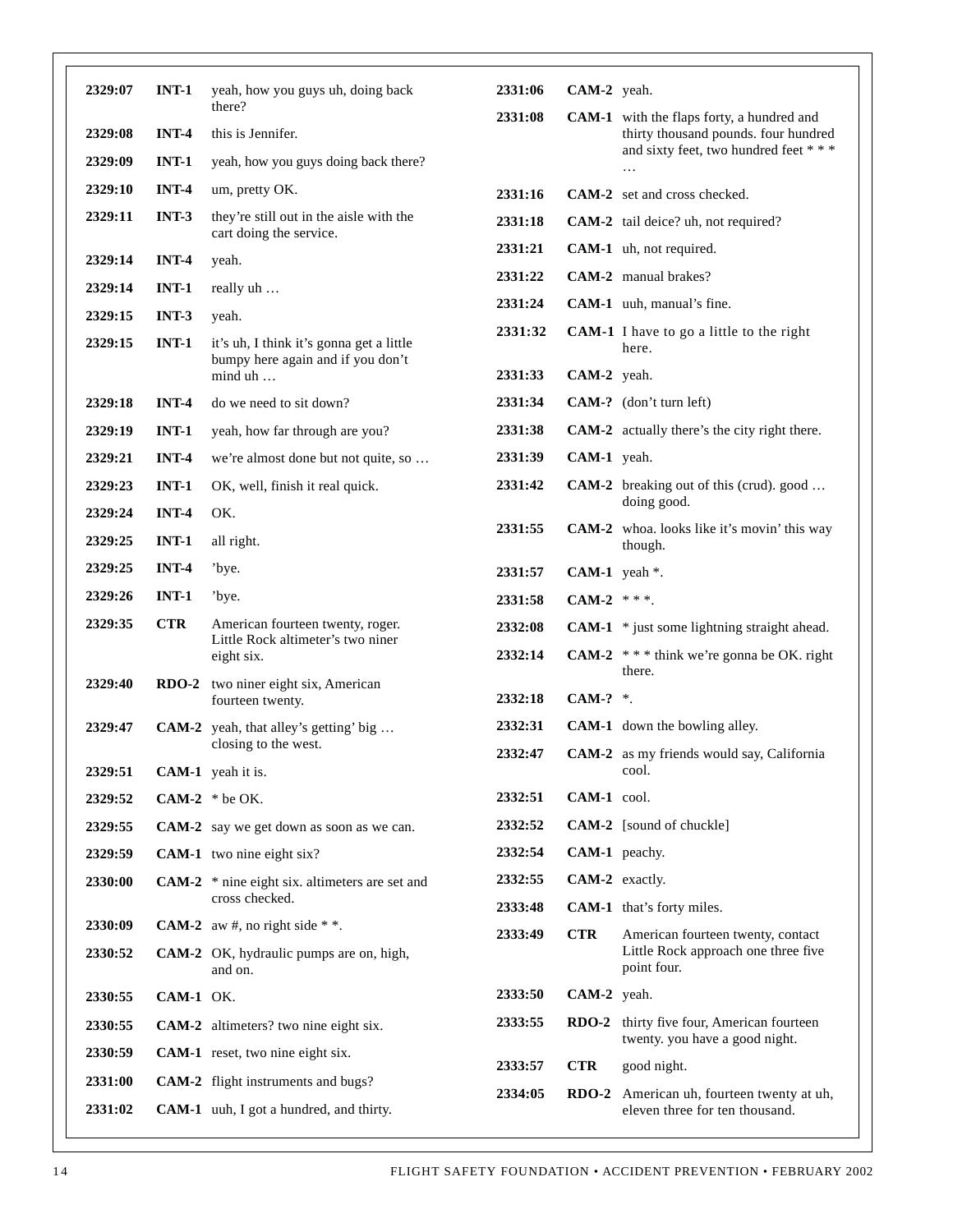|  | 2334:11            | <b>APR</b>                   | American fourteen twenty, Little<br>Rock approach roger. ah we have a<br>thunderstorm just northwest of the<br>airport moving uh, through the area<br>now. wind is two eight zero at two<br>eight, gusts four four and uh, I'll have<br>new weather for you in just a moment<br>I'm sure. | 2336:09 |             | CAM-1 yeah, dry.                                                                                                   |  |
|--|--------------------|------------------------------|-------------------------------------------------------------------------------------------------------------------------------------------------------------------------------------------------------------------------------------------------------------------------------------------|---------|-------------|--------------------------------------------------------------------------------------------------------------------|--|
|  |                    |                              |                                                                                                                                                                                                                                                                                           | 2336:10 |             | <b>CAM-2</b> what about wet?                                                                                       |  |
|  |                    |                              |                                                                                                                                                                                                                                                                                           | 2336:11 | CAM-1 wet.  |                                                                                                                    |  |
|  |                    |                              |                                                                                                                                                                                                                                                                                           | 2336:12 | CAM-2 yeah. |                                                                                                                    |  |
|  |                    |                              |                                                                                                                                                                                                                                                                                           | 2336:12 |             | CAM-1 is twenty.                                                                                                   |  |
|  | 2334:23            |                              | <b>RDO-2</b> yeah we can see the uh, lightning and                                                                                                                                                                                                                                        | 2336:13 |             | CAM-2 ah, it's twenty-five. aw, what the #.                                                                        |  |
|  |                    |                              | uh, you want to repeat those winds<br>again.                                                                                                                                                                                                                                              | 2336:30 | <b>PA-1</b> | flight attendants prepare for landing<br>please.                                                                   |  |
|  | 2334:28            | <b>APR</b>                   | right now the wind current wind is two<br>niner zero at two eight, gusts four four.                                                                                                                                                                                                       | 2336:40 |             | CAM-2 you got the NOTAMS with ya?                                                                                  |  |
|  | 2334:34            |                              | CAM-1 all right two eight zero at four four.                                                                                                                                                                                                                                              | 2337:17 |             | CAM-2 see the airport?                                                                                             |  |
|  | 2334:36            |                              | CAM-2 gusts to forty-four $*$ .                                                                                                                                                                                                                                                           | 2337:18 |             | <b>CAM-1</b> see it blinking out there.                                                                            |  |
|  | 2334:38            |                              | <b>CAM-1</b> right near the limit.                                                                                                                                                                                                                                                        | 2337:20 |             | CAM-2 $*$ * to the north.                                                                                          |  |
|  | 2334:39            |                              | <b>CAM-2</b> yeah, it's uh, forty degrees off. what's                                                                                                                                                                                                                                     | 2337:20 |             | <b>CAM-1</b> straight ahead.                                                                                       |  |
|  |                    |                              | our cross(wind) *.                                                                                                                                                                                                                                                                        | 2337:21 |             | <b>CAM-2</b> well there's a couple runways here so,                                                                |  |
|  | 2334:43            | <b>APR</b>                   | American fourteen twenty expect an<br>ILS runway two two left.                                                                                                                                                                                                                            |         |             | the problem is we're sixteen miles<br>south of the VOR and the airport's<br>another five miles past that.          |  |
|  | 2334:46            | CAM-1 thirty.                |                                                                                                                                                                                                                                                                                           | 2337:29 |             | CAM-1 all right. (doesn't) matter.                                                                                 |  |
|  | 2334:47            |                              | <b>RDO-2</b> two two left, we've got that, fourteen<br>twenty.                                                                                                                                                                                                                            | 2337:32 |             | <b>CAM-2</b> so we've still got a little ways to go<br>bad part  I'll tell you what. I'm                           |  |
|  | 2334:50            |                              | <b>CAM-2</b> no that's that's $*$ , you're, not out of<br>the limits because of the angle *, but                                                                                                                                                                                          |         |             | gonna stay on the run  the VOR till<br>we get a little closer.                                                     |  |
|  |                    |                              | it's pretty close.                                                                                                                                                                                                                                                                        | 2338:22 |             | <b>CAM-1</b> oh I think I see, I see where it is.                                                                  |  |
|  | 2334:56            | CAM-1 yeah.                  |                                                                                                                                                                                                                                                                                           | 2338:25 |             | CAM-2 yeah it's on $**$ .                                                                                          |  |
|  | 2335:21            |                              | <b>CAM-2</b> two two left is the right one  so uh                                                                                                                                                                                                                                         | 2338:26 |             | <b>CAM-1</b> it's straight up there, yeah                                                                          |  |
|  | 2335:29<br>2335:32 |                              | <b>CAM-2</b> I uh, I didn't realize that.                                                                                                                                                                                                                                                 | 2338:27 |             | CAM-2 $*$ (blinking) $*$ .                                                                                         |  |
|  | 2335:37            | CAM-? eerraaw.<br><b>APR</b> |                                                                                                                                                                                                                                                                                           | 2338:28 |             | <b>CAM-1</b> it looks like there's stratus layer, right                                                            |  |
|  |                    |                              | American fourteen twenty, descend at<br>pilot's discretion. maintain four<br>thousand.                                                                                                                                                                                                    |         |             | over there.                                                                                                        |  |
|  |                    |                              |                                                                                                                                                                                                                                                                                           | 2338:36 |             | <b>CAM-2</b> $**$ I definitely got $**$ . (I'll show<br>you this later).                                           |  |
|  | 2335:40            | $RDO-2$                      | * down to four thousand, American<br>uh, fourteen twenty.                                                                                                                                                                                                                                 | 2338:54 |             | <b>CAM-1</b> he said there was a storm just<br>northwest of the field?                                             |  |
|  | 2335:46            |                              | <b>CAM-1</b> four thousand set.                                                                                                                                                                                                                                                           | 2338:56 |             | <b>CAM-2</b> he said northwest.                                                                                    |  |
|  | 2335:50            |                              | CAM-2 OK, ten thousand foot, seat belt sign<br>no smoking.                                                                                                                                                                                                                                | 2338:57 | CAM-1 yeah. |                                                                                                                    |  |
|  | 2335:52            | CAM                          | [sound of "ding dong" similar to                                                                                                                                                                                                                                                          | 2338:58 |             | CAM-2 lightning strike he said storm, uh.                                                                          |  |
|  |                    |                              | flight attendant call chime]                                                                                                                                                                                                                                                              | 2339:00 | <b>APR</b>  | American fourteen twenty, descend                                                                                  |  |
|  | 2335:53            |                              | CAM-1 yeah I'll get down in a second *.                                                                                                                                                                                                                                                   |         |             | and maintain three thousand.                                                                                       |  |
|  | 2335:55            | CAM-2 OK.                    |                                                                                                                                                                                                                                                                                           | 2339:03 | $RDO-2$     | out of four for three, American uh,                                                                                |  |
|  | 2336:02            |                              | <b>CAM-2</b> yeah it's ten knots uh                                                                                                                                                                                                                                                       |         |             | fourteen twenty.                                                                                                   |  |
|  | 2336:04            |                              | CAM-1 thirty knots is the crosswind<br>limitation but                                                                                                                                                                                                                                     | 2339:06 | <b>APR</b>  | American fourteen twenty uh, your<br>equipment's a lot better than uh, what<br>I have, how's the final for two two |  |
|  | 2336:06            |                              | <b>CAM-1</b> thirty knots is the  wet, well.                                                                                                                                                                                                                                              |         |             | left lookin'?                                                                                                      |  |
|  | 2336:08            |                              | <b>CAM-2</b> that's the dry.                                                                                                                                                                                                                                                              | 2339:12 |             | <b>CAM-1</b> what's that?                                                                                          |  |
|  |                    |                              |                                                                                                                                                                                                                                                                                           |         |             |                                                                                                                    |  |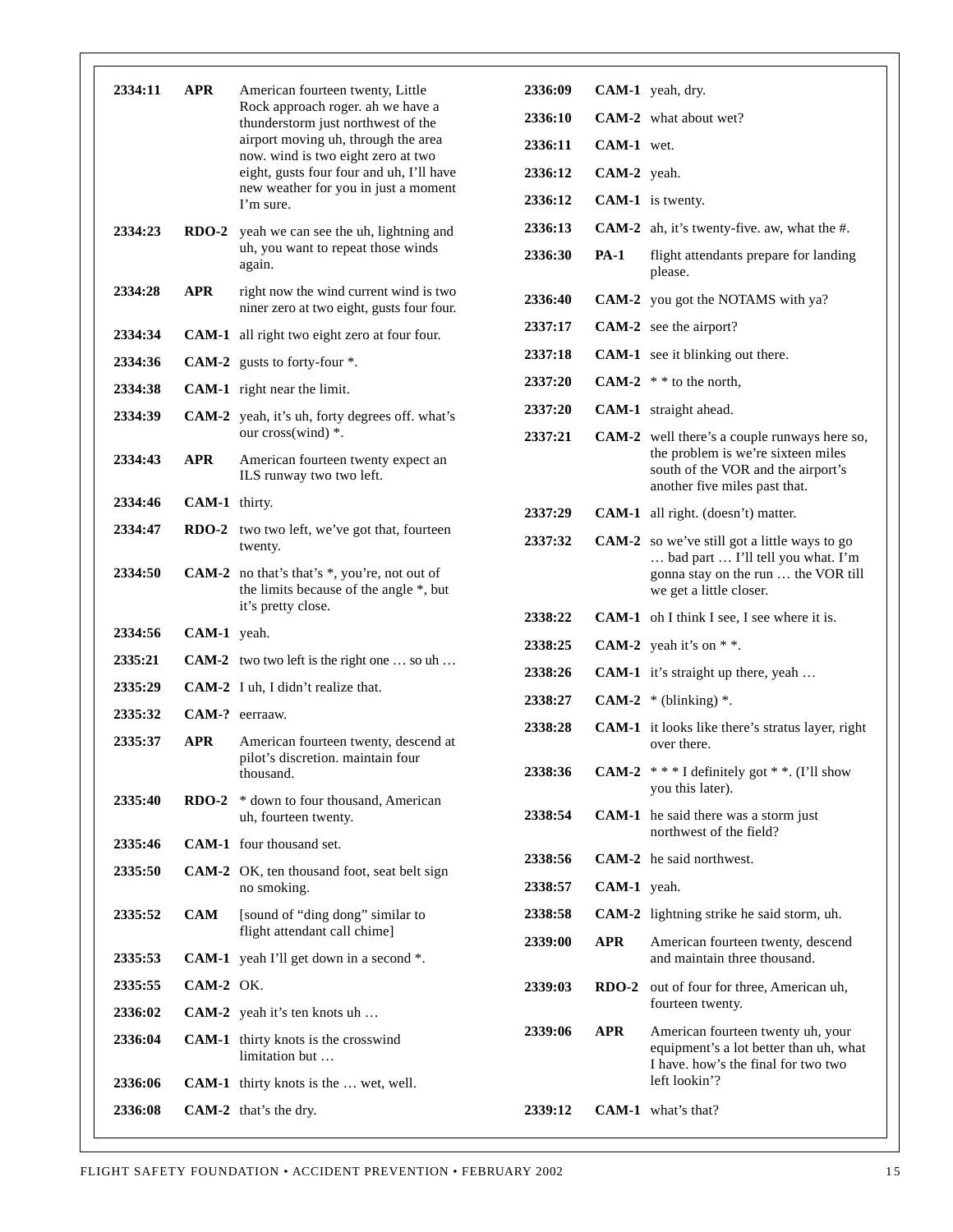| 2339:12 |             | RDO-2 OK, we can uh, see the airport from<br>here. we can barely make it out but                                  | 2340:22 |              | <b>CAM-2</b> yeah, three thousand.                                                                                                     |
|---------|-------------|-------------------------------------------------------------------------------------------------------------------|---------|--------------|----------------------------------------------------------------------------------------------------------------------------------------|
|         |             | uh, we should be able to make two<br>two. uh, that storm is moving this                                           | 2340:26 |              | RDO-2 OK, a right turn to two five zero uh,<br>the long way around?                                                                    |
|         |             | way like your radar says it is but a<br>little bit farther off than you thought.                                  | 2340:29 | <b>APR</b>   | uh, yes sir, you're a little close to the<br>airport.                                                                                  |
| 2339:23 | <b>APR</b>  | American fourteen twenty roger,<br>would you just want to shoot a visual                                          | 2340:31 |              | CAM-1 yeah right.                                                                                                                      |
|         |             | approach?                                                                                                         | 2340:32 |              | RDO-2 two five zero, that'll work.                                                                                                     |
| 2339:27 | CAM-1 naw.  |                                                                                                                   | 2340:36 |              | CAM-2 $*$ , runway four.                                                                                                               |
| 2339:28 | $RDO-2$     | uh, at this point we can't really make<br>it out. we're gonna have to stay with<br>you as long as possible.       | 2340:46 |              | <b>CAM-2</b> four right. one one one point three<br>zero four two. I think we were, I<br>think that was the airport right below<br>us. |
| 2339:32 | <b>APR</b>  | American fourteen twenty roger. and<br>uh, the winds kinda kicked around a                                        | 2341:02 |              | <b>CAM-1</b> yeah it was. OK, one eleven three.                                                                                        |
|         |             | little bit right now. it's three three                                                                            | 2341:07 |              | <b>CAM-2</b> one eleven three. zero four two. four                                                                                     |
| 2339:38 | CAM-1 whoa. | zero, at uh, one one.                                                                                             |         |              | sixty on decision altitude.                                                                                                            |
| 2339:39 | $RDO-2$     | OK, well that's a little bit better than                                                                          | 2341:14 |              | <b>CAM-2</b> four thousand for three thousand, is<br>armed.                                                                            |
| 2339:42 |             | it was.                                                                                                           | 2341:16 | CAM-1 OK.    |                                                                                                                                        |
| 2339:45 | <b>APR</b>  | <b>CAM-1</b> $*$ thirty is a, tail wind though.<br>$^\ast$ .                                                      | 2341:19 |              | <b>CAM-2</b> uh, MSA is thirty-three hundred feet<br>all the way around.                                                               |
| 2339:45 | <b>APR</b>  | and uh, right now I have a uh, wind<br>shear alert, the centerfield wind is<br>three four zero at one zero. north | 2341:22 | <b>APR</b>   | American fourteen twenty uh,<br>maintain three thousand three<br>hundred for now please.                                               |
|         |             | boundary wind is three three zero at<br>two five. northwest boundary wind is<br>zero one zero at one five.        | 2341:25 | <b>RDO-2</b> | three thousand three hundred, we just<br>saw it, thanks.                                                                               |
| 2339:53 | $CAM. ?$ *. |                                                                                                                   | 2341:28 |              | CAM-1 yeah, the uh $*$ .                                                                                                               |
| 2339:56 |             | CAM-1 $*$ * be landing on four?                                                                                   | 2341:31 |              | <b>CAM-2</b> OK. and two two seventeen                                                                                                 |
| 2339:59 |             | <b>RDO-2</b> is there a possibility to get runway<br>four?                                                        |         |              | glideslope intercept all the way down<br>missed approach right turn to four<br>thousand $\ldots$ * * *.                                |
| 2340:01 | <b>APR</b>  | American fourteen twenty yes sir. we<br>can do runway four if * you'd prefer                                      | 2341:57 |              | <b>CAM-2</b> let's see, you got the airport? tell you<br>what. *.                                                                      |
|         |             | that.                                                                                                             | 2342:00 |              | <b>CAM-1</b> yeah. $*$ * I don't have the airport.                                                                                     |
| 2340:05 |             | <b>CAM-1</b> it'd be a head wind.                                                                                 | 2342:03 |              | CAM-2 $*$ , I'm saying you got the ILS.                                                                                                |
| 2340:06 | CAM-2 yeah. |                                                                                                                   | 2342:04 |              | <b>CAM-1</b> yeah, I got the ILS.                                                                                                      |
| 2340:06 |             | CAM-2 I think we're gonna need<br><b>RDO-2</b> we would rather do the head winds                                  | 2342:07 |              | CAM-1 it's uh                                                                                                                          |
| 2340:08 |             | sir.                                                                                                              | 2342:13 |              | CAM-2 yeah, there it is. I got the airport.                                                                                            |
| 2340:09 | <b>APR</b>  | I'm sorry, say again American                                                                                     | 2342:16 |              | <b>CAM-1</b> OK, and decision height is four sixty.                                                                                    |
|         |             | fourteen twenty.                                                                                                  | 2342:17 | CAM-2 yeah.  |                                                                                                                                        |
| 2340:12 | $RDO-2$     | yeah, we're gonna want the head<br>wind of course  runway four.                                                   | 2342:19 |              | <b>CAM-1</b> do you have the airport?                                                                                                  |
| 2340:19 |             | <b>CAM-1</b> we're going to three, right?                                                                         | 2342:20 | CAM-2 $*$ .  |                                                                                                                                        |
| 2340:20 | <b>APR</b>  | American uh, fourteen twenty uh,                                                                                  | 2342:20 |              | <b>CAM-1</b> is that it right there?                                                                                                   |
|         |             | turn right heading of uh, two five zero<br>vectors for the ILS runway four right                                  | 2342:21 | CAM-? OK.    |                                                                                                                                        |
|         |             | final approach course.                                                                                            | 2342:23 |              | CAM-2 $*$ see, I can't.                                                                                                                |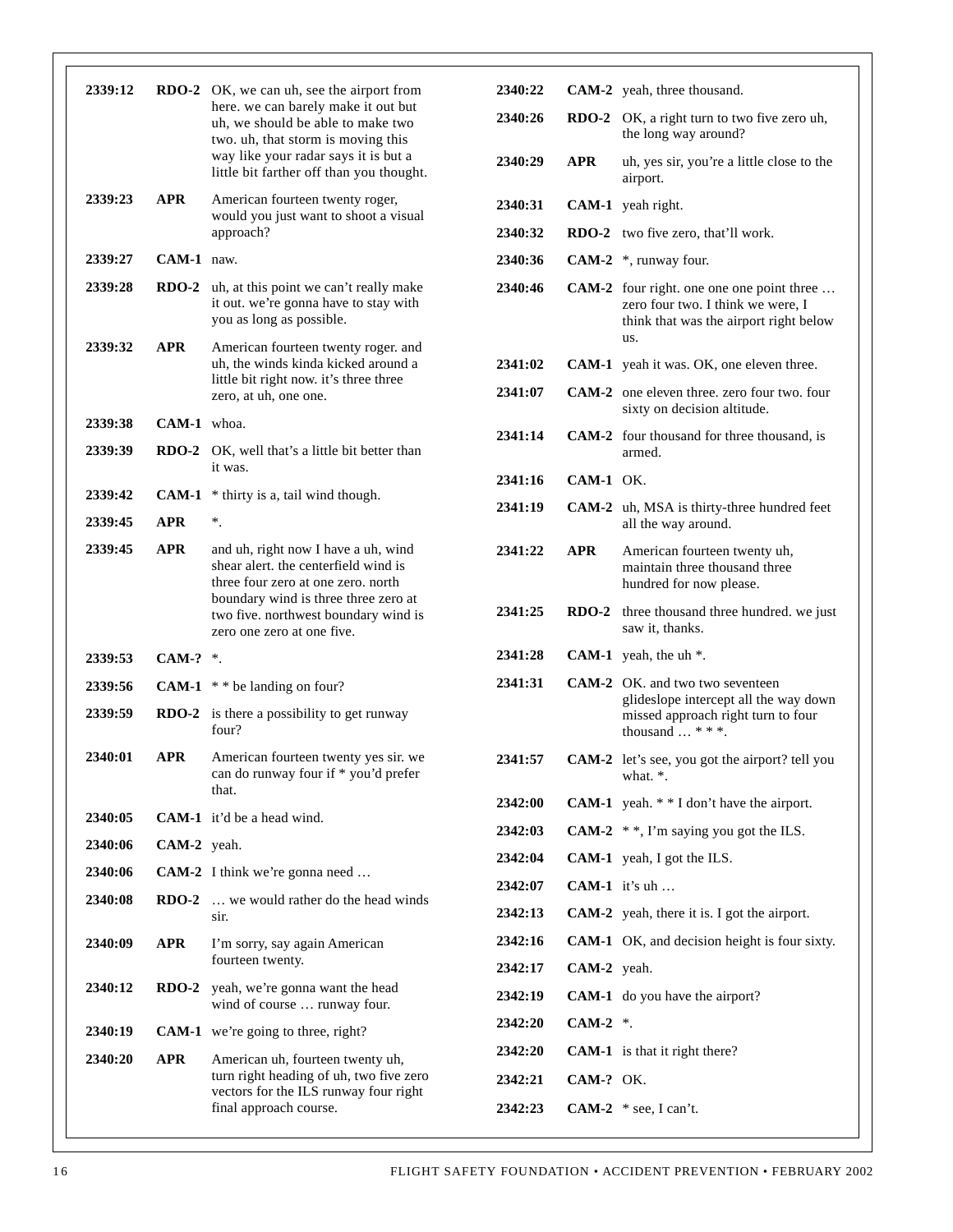| 2342:24 |               | <b>CAM-1</b> I don't see a runway.                                                                                                                               | 2343:31            | CA                           |
|---------|---------------|------------------------------------------------------------------------------------------------------------------------------------------------------------------|--------------------|------------------------------|
| 2342:26 |               | $CAM-2$ go out this way.                                                                                                                                         | 2343:31            | CA                           |
| 2342:27 | <b>APR</b>    | American fourteen twenty, it appears<br>we have uh, second part of this storm<br>moving through. the winds now, three<br>four zero at one six, gusts three four. | 2343:33<br>2343:35 | CA<br>CA                     |
| 2342:34 | $CAM-1$ OK.   |                                                                                                                                                                  | 2343:38            | CA.                          |
| 2342:35 |               | <b>RDO-2</b> roger that.                                                                                                                                         | 2343:39            | CA                           |
| 2342:40 |               | <b>CAM-2</b> you wanna accept a short approach?<br>want to keep it in tight?                                                                                     | 2343:44            | CA                           |
| 2342:42 |               | <b>CAM-1</b> yeah, if you see the runway. 'cause I<br>don't quite see it.                                                                                        | 2343:47            | CA.                          |
| 2342:45 |               | CAM-2 yeah, it's right here, see it?                                                                                                                             | 2343:49            | CA                           |
| 2342:48 |               | <b>CAM-1</b> [sound of grunt] you just point me in<br>the right direction and I'll start<br>slowing down here. give me flaps<br>eleven.                          | 2343:59            | <b>AP</b>                    |
| 2342:54 |               | $RDO-2$ and uh                                                                                                                                                   |                    |                              |
| 2342:55 |               | <b>CAM-2</b> #, it's going right over the  f-field.                                                                                                              | 2344:05            | <b>RD</b>                    |
| 2342:55 | CAM-1 $*$ .   |                                                                                                                                                                  |                    |                              |
| 2342:56 | <b>APR</b>    | American fourteen twenty, did you<br>call me?                                                                                                                    | 2344:10            | CA                           |
| 2342:59 |               | RDO-2 well we got the airport. we're going<br>between clouds. I think it's right off<br>my uh, three o'clock low, about four<br>miles.                           | 2344:13<br>2344:14 | CA.<br>CA                    |
| 2343:05 | <b>APR</b>    | American fourteen twenty, that's it. do<br>you wanna shoot the visual approach<br>or you wanna go out for the ILS?                                               | 2344:18<br>2344:19 | CA<br>CA                     |
| 2343:09 |               | RDO-2 I can, we'll, we'll (start) the visual. if<br>we we can do it.                                                                                             | 2344:22            | CA                           |
| 2343:11 | <b>APR</b>    | American fourteen twenty's cleared                                                                                                                               | 2344:23            | RD                           |
|         |               | visual approach runway four right. if<br>you lose it, need some help, let me                                                                                     | 2344:26            | CA                           |
|         |               | know please.                                                                                                                                                     | 2344:27            | CA                           |
| 2343:15 |               | <b>RDO-2</b> I'll stay with you as long as possible,<br>OK?                                                                                                      | 2344:28            | RD                           |
| 2343:18 | <b>APR</b>    | that's fine, I'm working everything,<br>American fourteen twenty.                                                                                                | 2344:29<br>2344:30 | AP <sub>l</sub><br><b>RD</b> |
| 2343:20 |               | <b>RDO-2</b> that works for me.                                                                                                                                  |                    |                              |
| 2343:21 | <b>APR</b>    | all right.                                                                                                                                                       |                    |                              |
| 2343:23 |               | CAM-1 well you keep me straight.                                                                                                                                 |                    |                              |
| 2343:23 |               | CAM-2 keep it right here, keep it right here, *<br>* right here.                                                                                                 | 2344:39            | AP <sub>l</sub>              |
| 2343:25 | $CAM-1$ what? |                                                                                                                                                                  | 2344:42            | CA                           |
| 2343:26 |               | CAM-2 OK, did you notice something?<br>there's the airport right there. OK?                                                                                      | 2344:43            | <b>RD</b>                    |
|         |               |                                                                                                                                                                  |                    |                              |

| $CAM-1$ where? |                                                                                                                                                                                                                |
|----------------|----------------------------------------------------------------------------------------------------------------------------------------------------------------------------------------------------------------|
|                | <b>CAM-2</b> OK, you're set up on a base for it.<br>OK?                                                                                                                                                        |
|                | <b>CAM-1</b> I'm on a base now?                                                                                                                                                                                |
|                | <b>CAM-2</b> well, you're on a dogleg. you're<br>comin' in. there's the airport.                                                                                                                               |
|                | CAM-1 uh, I lost it.                                                                                                                                                                                           |
|                | CAM-2 right there, you're you're downwind.<br>see it's right there.                                                                                                                                            |
| $CAM-1$        | I still don't see it. [sound of chuckle]<br>well just vector me. I don't know.                                                                                                                                 |
|                | <b>CAM-2</b> OK, well just go $*$ right here.                                                                                                                                                                  |
| $CAM-1$ OK.    |                                                                                                                                                                                                                |
| <b>APR</b>     | American fourteen twenty, you can<br>monitor one one eight point seven,<br>runway four right, cleared to land. the<br>wind right now three three zero at<br>two one.                                           |
|                | RDO-2 eighteen seven, we'll monitor,<br>American fourteen twenty, thanks.<br>cleared to land runway four.                                                                                                      |
|                | CAM-1 ******.                                                                                                                                                                                                  |
|                | <b>CAM-2</b> if you look at                                                                                                                                                                                    |
|                | CAM-1 those red lights out there. where,<br>where's that in relation to                                                                                                                                        |
|                | CAM-2 there's another, there's two runways<br>here. there's three runways.                                                                                                                                     |
|                | <b>CAM-1</b> yeah I know. see we're losing it. I<br>don't think we can maintain visual.                                                                                                                        |
|                | CAM-2 $*$ yeah.                                                                                                                                                                                                |
| $RDO-2$        | hold on and $\mathsf{u}\mathsf{h}$ $\ldots$                                                                                                                                                                    |
| <b>CAM-1</b>   | oh, you're on tower.                                                                                                                                                                                           |
|                | CAM-2 oh, I'm sorry.                                                                                                                                                                                           |
| <b>RDO-2</b>   | and approach American fourteen<br>twenty.                                                                                                                                                                      |
| <b>APR</b>     | American fourteen twenty, yes sir.                                                                                                                                                                             |
| $RDO-2$        | and there's a cloud between us and the<br>airport. we just lost the field and I'm<br>uh, on this vector here, I have the uh,<br>basically last vector you gave us,<br>we're on kind of a dogleg it looks like. |
| APR            | American fourteen twenty, can you<br>fly heading two two zero? I'll take<br>you out for the ILS.                                                                                                               |
| $CAM-1$        | * *.                                                                                                                                                                                                           |
| <b>RDO-2</b>   | yeah two two zero's fine.                                                                                                                                                                                      |
|                |                                                                                                                                                                                                                |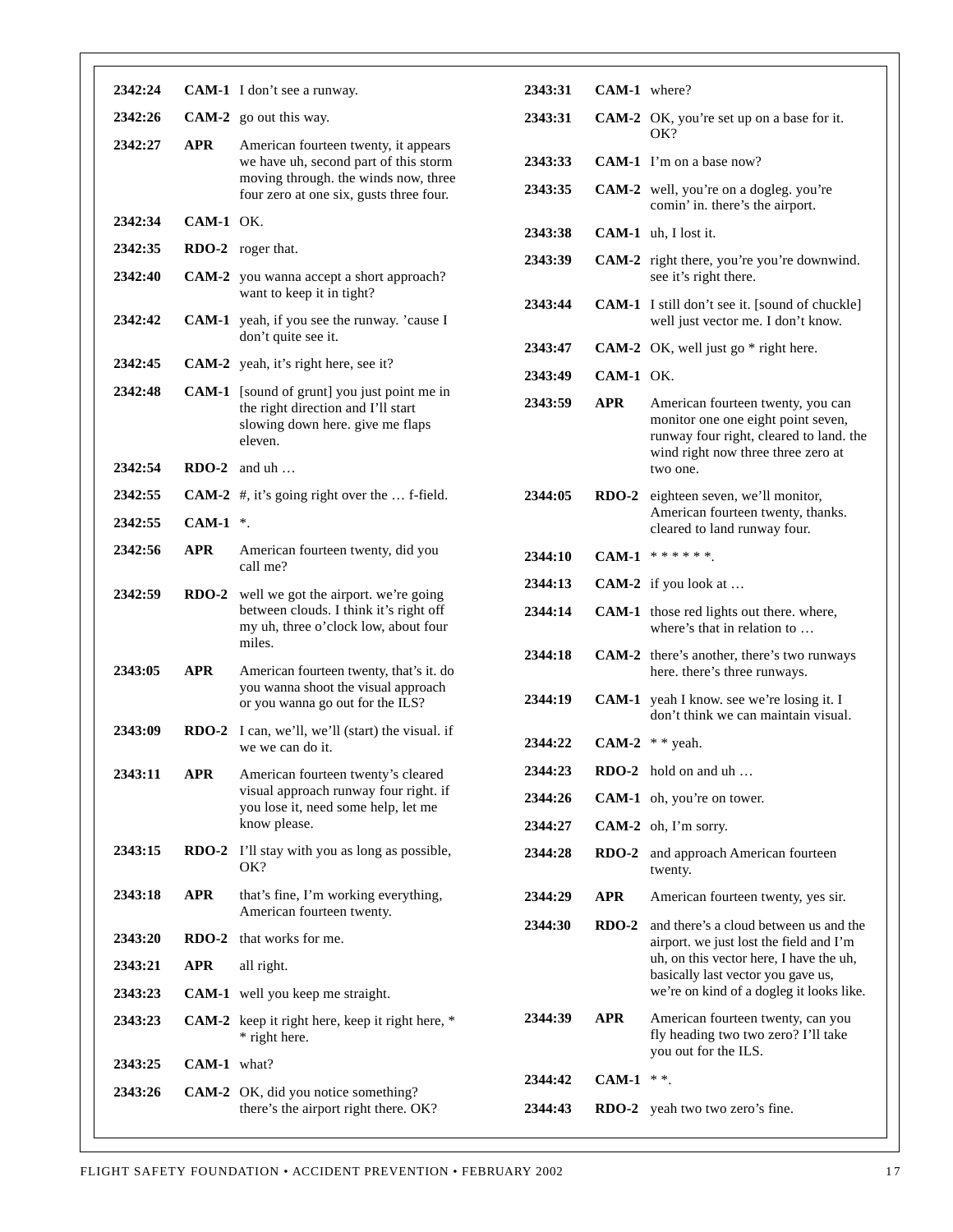| 2344:45 | <b>APR</b>   | and it will be just one probably one<br>turn on from uh, downwind to final,<br>for the ILS.                             | 2346:04 |             | <b>CAM-1</b> that's great.                                                                                                    |
|---------|--------------|-------------------------------------------------------------------------------------------------------------------------|---------|-------------|-------------------------------------------------------------------------------------------------------------------------------|
|         |              |                                                                                                                         | 2346:05 | $RDO-2$     | that's great with us.                                                                                                         |
| 2344:49 |              | <b>RDO-2</b> OK that's how it's gonna have to be,                                                                       | 2346:06 | <b>APR</b>  | American fourteen twenty, roger.                                                                                              |
| 2344:51 |              | thanks.<br><b>CAM-2</b> yeah, I had it but I lost it with the                                                           | 2346:11 | <b>CAM</b>  | [sound similar to stabilizer-in-motion]<br>horn]                                                                              |
| 2344:54 | CAM-1 OK.    | clouds and that's what I was saying.                                                                                    | 2346:11 |             | CAM-2 see we're right on the base of these<br>clouds so                                                                       |
|         |              |                                                                                                                         | 2346:13 | CAM-1 yeah. |                                                                                                                               |
| 2344:54 | <b>APR</b>   | American fourteen twenty, descend<br>and maintain two thousand three                                                    | 2346:14 |             | CAM-2  it's not worth it.                                                                                                     |
|         |              | hundred.                                                                                                                | 2346:15 | <b>CAM</b>  | [sound similar to stabilizer-in-motion]                                                                                       |
| 2344:56 |              | RDO-2 two thousand three hundred,<br>American fourteen twenty.                                                          | 2346:20 |             | horn]<br><b>CAM-2</b> two seven zero, two thousand three                                                                      |
| 2344:59 |              | <b>CAM-2</b> two thousand three hundred.                                                                                |         |             | hundred?                                                                                                                      |
| 2345:00 |              | <b>CAM-1</b> set and armed. uh, now it is.                                                                              | 2346:23 |             | <b>CAM-1</b> yes sir. $*$ where I am.                                                                                         |
| 2345:07 |              | CAM-2 $#$ , * we had it.                                                                                                | 2346:25 | <b>APR</b>  | American fourteen twenty, turn right                                                                                          |
| 2345:09 |              | <b>CAM-1</b> yeah. I just, I never saw the runway.                                                                      | 2346:29 |             | heading three zero zero.                                                                                                      |
| 2345:11 |              | CAM-2 no no, it's OK. I $*$ .                                                                                           |         |             | <b>RDO-2</b> right turn three zero zero American<br>fourteen twenty.                                                          |
| 2345:12 | <b>CAM</b>   | [sound similar to stabilizer-in-motion]<br>horn]                                                                        | 2346:39 | <b>APR</b>  | American fourteen twenty is uh, three<br>miles from the marker. turn right                                                    |
| 2345:13 |              | <b>CAM-5</b> stabilizer motion                                                                                          |         |             | heading zero two zero. maintain two<br>thousand three hundred 'til                                                            |
| 2345:15 |              | <b>CAM-1</b> I hate droning around visual at night<br>in weather without having some clue                               |         |             | established on the localizer, cleared<br>ILS runway four right approach.                                                      |
|         |              | where I am.                                                                                                             | 2346:43 | <b>CAM</b>  | [brief sound of Morse code identifier]                                                                                        |
| 2345:23 |              | CAM-2 yeah but, the longer we go out here<br>the $\dots$                                                                | 2346:47 | $RDO-2$     | zero two zero 'til established,<br>American fourteen twenty, cleared                                                          |
| 2345:24 |              | CAM-1 yeah, I know.                                                                                                     |         |             | four left approach.                                                                                                           |
| 2345:25 | <b>CAM</b>   | [sound similar to stabilizer-in-motion<br>horn]                                                                         | 2346:52 |             | <b>CAM-1</b> aw, we're goin' right into this.                                                                                 |
| 2345:26 |              | <b>CAM-5</b> stabilizer motion.                                                                                         | 2346:52 | <b>APR</b>  | American fourteen twenty, right now<br>we have uh, heavy rain on the airport.                                                 |
| 2345:29 |              | <b>CAM-2</b> see how we're going right into this<br>crap.                                                               |         |             | the uh, current weather on the ATIS is<br>not correct. I don't have new weather<br>for ya, but the uh, visibility is uh, less |
| 2345:31 | CAM-1 right. |                                                                                                                         |         |             | than a mile. runway four right RVR is<br>three thousand.                                                                      |
| 2345:47 | $RDO-2$      | and approach American fourteen<br>twenty, I know you're doing your best                                                 | 2346:53 | <b>CAM</b>  | [sound similar to stabilizer-in-motion]<br>horn]                                                                              |
|         |              | sir. we're getting pretty close to this<br>storm. we'll keep it tight if we have to.                                    | 2347:04 |             | CAM-1 three thousand.                                                                                                         |
| 2345:52 | <b>APR</b>   | * American fourteen twenty uh, turn<br>right heading of uh, two seven zero.                                             | 2347:04 |             | <b>RDO-2</b> roger that, three thousand, American<br>uh, fourteen twenty. this is four right,                                 |
| 2345:56 | CAM          | [sound similar to stabilizer-in-motion]<br>horn]                                                                        | 2347:07 | <b>CAM</b>  | correct?<br>[sound similar to stabilizer-in-motion]                                                                           |
| 2345:57 | $RDO-2$      | two seven zero, American fourteen<br>twenty.                                                                            | 2347:08 | <b>APR</b>  | horn]<br>American fourteen twenty, that's                                                                                     |
| 2345:59 | <b>APR</b>   | and uh, when you join the final,<br>you're going to be right at just a little<br>bit outside the marker if that's gonna |         |             | correct sir. and runway four right,<br>cleared to land, the wind three five<br>zero at three zero, gusts four five.           |
|         |              | be OK for ya.                                                                                                           | 2347:10 |             | <b>CAM-1</b> can we land?                                                                                                     |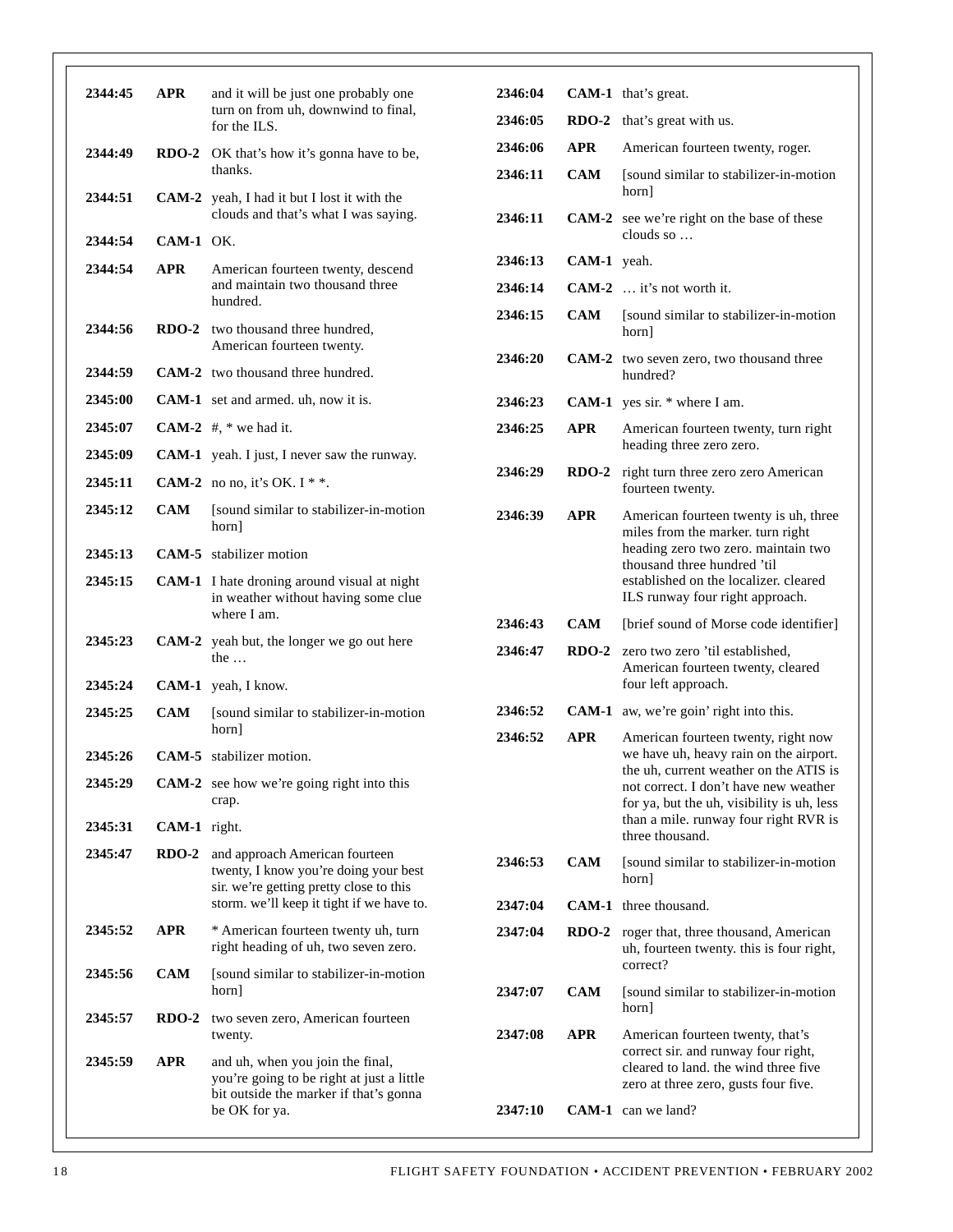| 2347:16 |               | RDO-2 zero three zero at four five, American                               | 2348:18 |            | <b>CAM-1</b> well we're established on the final.                                                           |
|---------|---------------|----------------------------------------------------------------------------|---------|------------|-------------------------------------------------------------------------------------------------------------|
|         |               | fourteen twenty.                                                           | 2348:20 |            | <b>CAM-2</b> we're established, we're inbound,                                                              |
| 2347:19 |               | CAM-2 $*$ * zero forecast right down the                                   |         |            | right.                                                                                                      |
| 2347:22 |               | runway.<br><b>CAM-1</b> three thousand RVR, we can't land on               | 2348:24 | $RDO-2$    | OK, American fourteen twenty, we're<br>established inbound.                                                 |
|         |               | that.                                                                      | 2348:26 | <b>APR</b> | American fourteen twenty roger,                                                                             |
| 2347:24 |               | CAM-2 three thousand if you look at uh                                     |         |            | runway four right, cleared to land,                                                                         |
| 2347:26 | <b>CAM</b>    | [sound similar to stabilizer-in-motion<br>hornl                            |         |            | and the wind, three four zero at<br>three one. north wind, north uh,<br>boundary wind is three zero zero at |
| 2347:27 |               | <b>CAM-1</b> what do we need?                                              |         |            | two six, northeast boundary wind,<br>three two zero at two five, and the                                    |
| 2347:28 |               | CAM-2 no it's twenty-four hundred RVR.                                     |         |            | four right RVR is one thousand six                                                                          |
| 2347:29 |               | CAM-1 OK, fine.                                                            |         |            | hundred.                                                                                                    |
| 2347:30 |               | CAM-2 yeah, we're doing fine.                                              | 2348:36 | <b>CAM</b> | [sound similar to stabilizer-in-motion<br>horn]                                                             |
| 2347:31 |               | CAM-1 all right.                                                           | 2348:41 |            | RDO-2 American uh, fourteen twenty,                                                                         |
| 2347:34 |               | CAM-1 uh, fifteen.                                                         |         |            | thanks.                                                                                                     |
| 2347:36 | <b>CAM</b>    | [sound of clicks similar to flap handle                                    | 2348:43 |            | <b>CAM-2</b> that's a good point.                                                                           |
|         |               | movement]                                                                  | 2348:45 | <b>CAM</b> | [unidentified intermittent tone]                                                                            |
| 2347:40 | <b>CAM</b>    | [sound similar to stabilizer-in-motion]<br>horn]                           | 2348:47 |            | CAM-2 keep the speed.                                                                                       |
| 2347:44 |               | CAM-1 landing gear down.                                                   | 2348:50 |            | CAM-2 thousand feet.                                                                                        |
| 2347:46 | <b>CAM</b>    | [sound similar to landing gear being<br>operated]                          | 2348:54 |            | <b>CAM-1</b> I don't see anything. lookin' for four<br>sixty.                                               |
| 2347:47 | <b>CAM</b>    | [sound similar to stabilizer-in-motion]<br>horn]                           | 2348:58 | <b>CAM</b> | [sound similar to stabilizer-in-motion]<br>horn]                                                            |
| 2347:49 |               | <b>CAM-1</b> and lights $*$ $*$ please.                                    | 2349:00 |            | $CAM-2$ it's there.                                                                                         |
| 2347:51 | <b>CAM</b>    | [sound similar to stabilizer-in-motion]                                    | 2349:02 |            | CAM-2 want forty flaps?                                                                                     |
|         |               | horn]                                                                      | 2349:04 |            | CAM-1 oh yeah, thought I called it.                                                                         |
| 2347:52 |               | <b>CAM-5</b> stabilizer motion                                             | 2349:05 |            | CAM-2 forty now. thousand feet. twenty,                                                                     |
| 2347:53 | <b>APR</b>    | wind shear alert, centerfield wind,<br>three five zero at three two, gusts |         |            | forty forty land.                                                                                           |
|         |               | four five. north boundary wind, three                                      | 2349:10 | <b>CAM</b> | [unidentified tone similar to sound at<br>time 2348:45]                                                     |
|         |               | one zero at two niner, northeast<br>boundary wind, three two zero at       | 2349:10 | APR        | wind is three three zero at two eight.                                                                      |
|         |               | three two.                                                                 | 2349:12 |            | <b>CAM-1</b> this is, this is a can of worms.                                                               |
| 2348:01 | <b>CAM</b>    | [sound similar to stabilizer-in-motion]<br>horn]                           | 2349:17 | CAM        | [sound similar to stabilizer-in-motion]<br>horn                                                             |
| 2348:02 |               | <b>CAM-5</b> stabilizer motion.                                            | 2349:22 | <b>CAM</b> | [sound similar to stabilizer-in-motion]                                                                     |
| 2348:03 |               | CAM-2 flaps twenty eight?                                                  |         |            | horn]                                                                                                       |
| 2348:10 |               | CAM-1 add twenty.                                                          | 2349:24 |            | <b>CAM-1</b> (I'm gonna stay above it a little)                                                             |
| 2348:12 | CAM-2 right.  |                                                                            | 2349:24 |            | <b>CAM-2</b> there's the runway off to your right,<br>got it?                                               |
| 2348:12 |               | <b>CAM-1</b> add twenty knots.                                             | 2349:26 | CAM-1 no.  |                                                                                                             |
| 2348:12 | <b>APR</b>    | American fourteen twenty, the<br>runway four right RVR now is one          | 2349:27 |            | <b>CAM-2</b> I got the right runway in sight.                                                               |
|         |               | thousand six hundred.                                                      | 2349:30 |            | CAM-2 you're right on course. stay where                                                                    |
| 2348:14 | CAM-2 OK.     |                                                                            |         |            | you're at.                                                                                                  |
| 2348:17 | CAM-2 $aw#$ . |                                                                            | 2349:31 |            | CAM-1 I got it, I got it.                                                                                   |